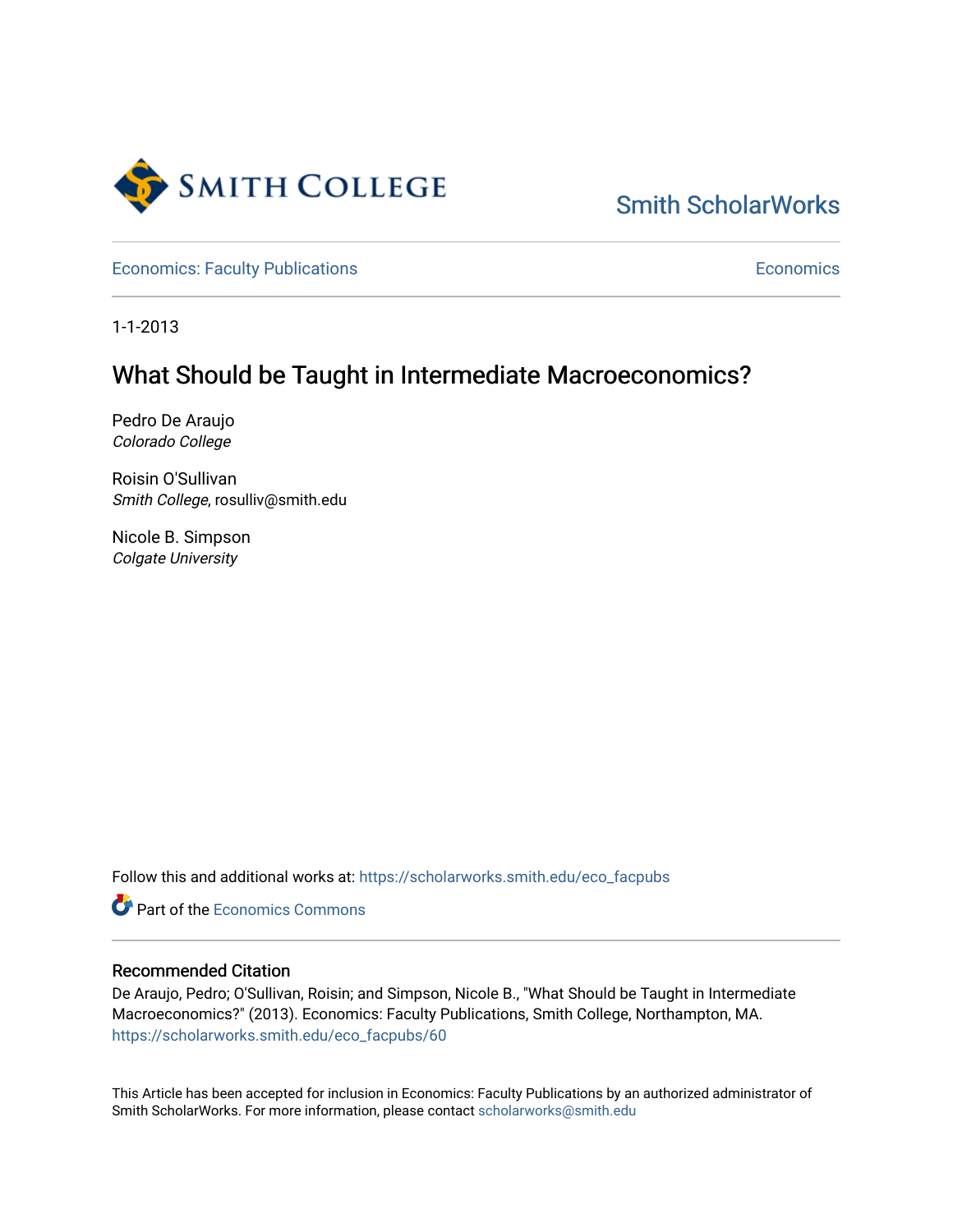## **WHAT SHOULD BE TAUGHT IN INTERMEDIATE MACROECONOMICS**?

Pedro de Araujo, Roisin O'Sullivan, and Nicole B. Simpson<sup>\*</sup>

*Abstract:* A lack of consensus remains on what should form the theoretical core of the undergraduate intermediate macroeconomic course. In determining how to deal with the Keynesian/classical divide, instructors must decide whether to follow the modern approach of building macroeconomic relationships from microfoundations, or to use the traditional approach based on aggregate models of the macroeconomy. In this article, the authors discuss the advantages and shortcomings of each approach in the context of course objectives. Because there is significant heterogeneity in textbook coverage, the authors summarize some of the approaches taken in current intermediate-level textbooks, which should serve as a useful starting point for new instructors. The authors also discuss how each approach can be extended to analyze the recent recession in the United States.

*Keywords:* AD/AS, intermediate macroeconomics, IS/LM, microfoundations, neoclassical, new

Keynesian

 $\overline{a}$ 

*JEL codes:* A22

<sup>\*</sup> Pedro de Araujo is an assistant professor of economics at Colorado College (e-mail: pedro.dearaujo@ coloradocollege.edu). Roisin O'Sullivan is an associate professor of economics at Smith College (e-mail: rosulliv@smith.edu). Nicole B. Simpson is an associate professor of economics at Colgate University (e-mail: nsimpson@colgate.edu) and corresponding author.

The authors first began to explore these issues in preparation for a panel discussion they organized on the topic at the Sixth Annual Workshop on Macroeconomic Research at Liberal Arts Colleges in 2010 held at Colgate University. They thank the members of that panel—Dean Croushore, Ed Gamber, Michael Salemi and Akila Weerapana—for sharing their thoughts on these issues. Their answers to the questions the authors posed have helped shape the authors' views. The authors also thank audiences for that panel and a subsequent panel discussion that was conducted by this article's authors at the First Annual AEA Teaching Conference at Stanford University in 2011 for their questions and comments. In addition, comments by Sami Alpanda, Kartik Athreya, Pavel Kapinos, Roger Kaufman , Thomas Michl, Marc Tomljanovich, Chad Sparber, Steve Williamson, and anonymous referees are deeply appreciated.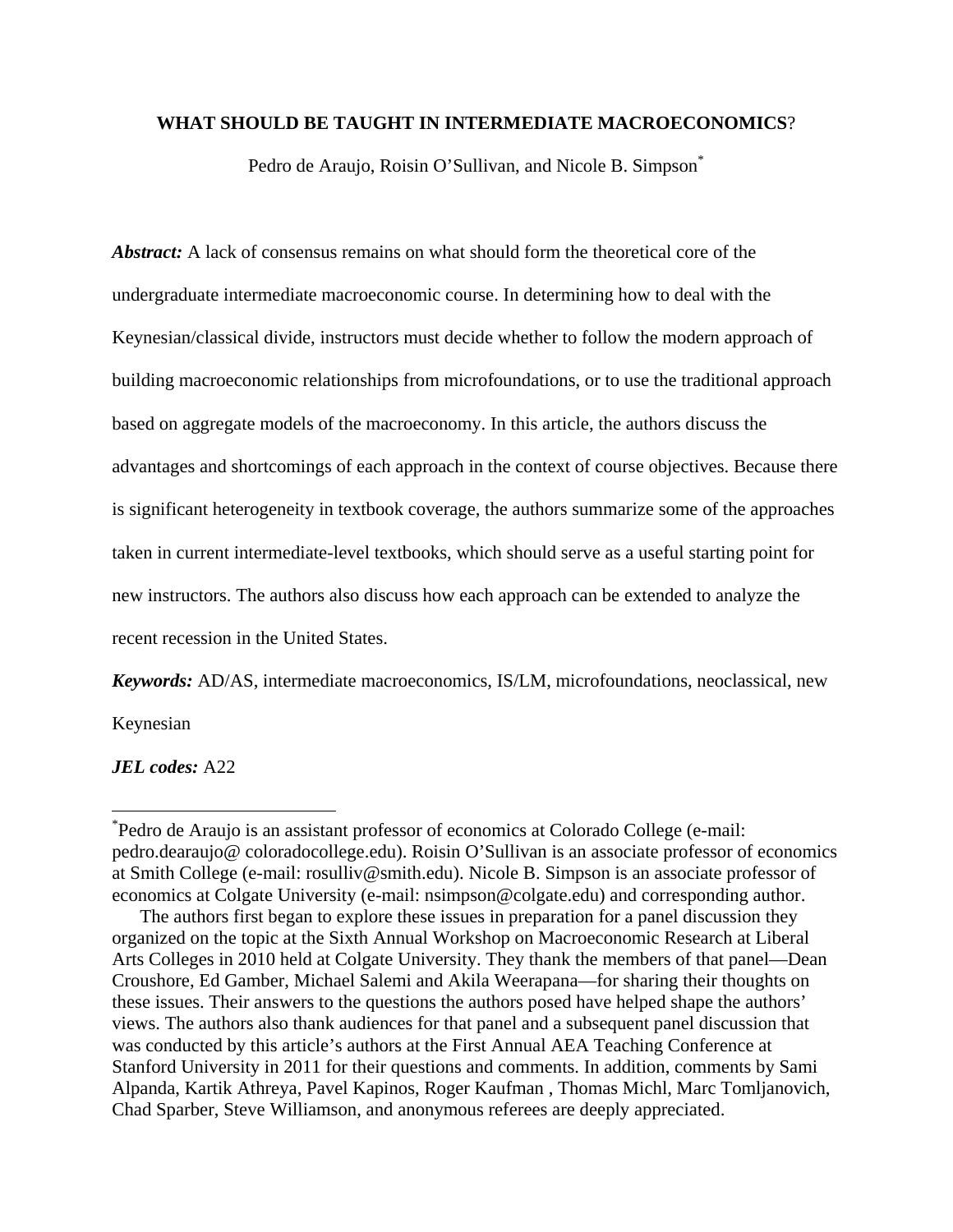A confluence of events has underscored the need to evaluate what is taught in the undergraduate intermediate-level course in macroeconomics. Within academia, widespread divergence exists between what is taught in graduate and undergraduate macroeconomic classes. The emergence of the modern approach to macroeconomics that prevails in most graduate schools and dominates many academic journals has given rise to a new challenge for undergraduate instructors in deciding if and how these more complex, mathematically rigorous models should be incorporated in their teaching. Moreover, instructors have to make this decision against the backdrop of the recent U.S. financial crisis and associated economic recession. These events amplified the role of macroeconomic theory in national policy discussions and brought renewed interest in the traditional divide between supporters of Keynesian policy interventions and those with a more Classical view of the world. As students' interest in applying their academic knowledge to what was unfolding in the world was heightened, limitations of both traditional and modern macroeconomic models to analyze such events were revealed. In this context, the time seems right to assess what instructors might teach to intermediate-level undergraduate students.

There has been much convergence among research economists from across the spectrum in terms of the best approach to macroeconomic modeling, with both new-Classical and new-Keynesian models being built from microfoundations and incorporating rational expectations. This consensus has brought a lot of consistency to what is generally taught in macroeconomics courses at the graduate level. However, the degree of technical difficulty involved with these models along with other factors has prevented them from being widely adopted in undergraduate courses. Moreover, recent economic events have led to a greater questioning of the adequacy of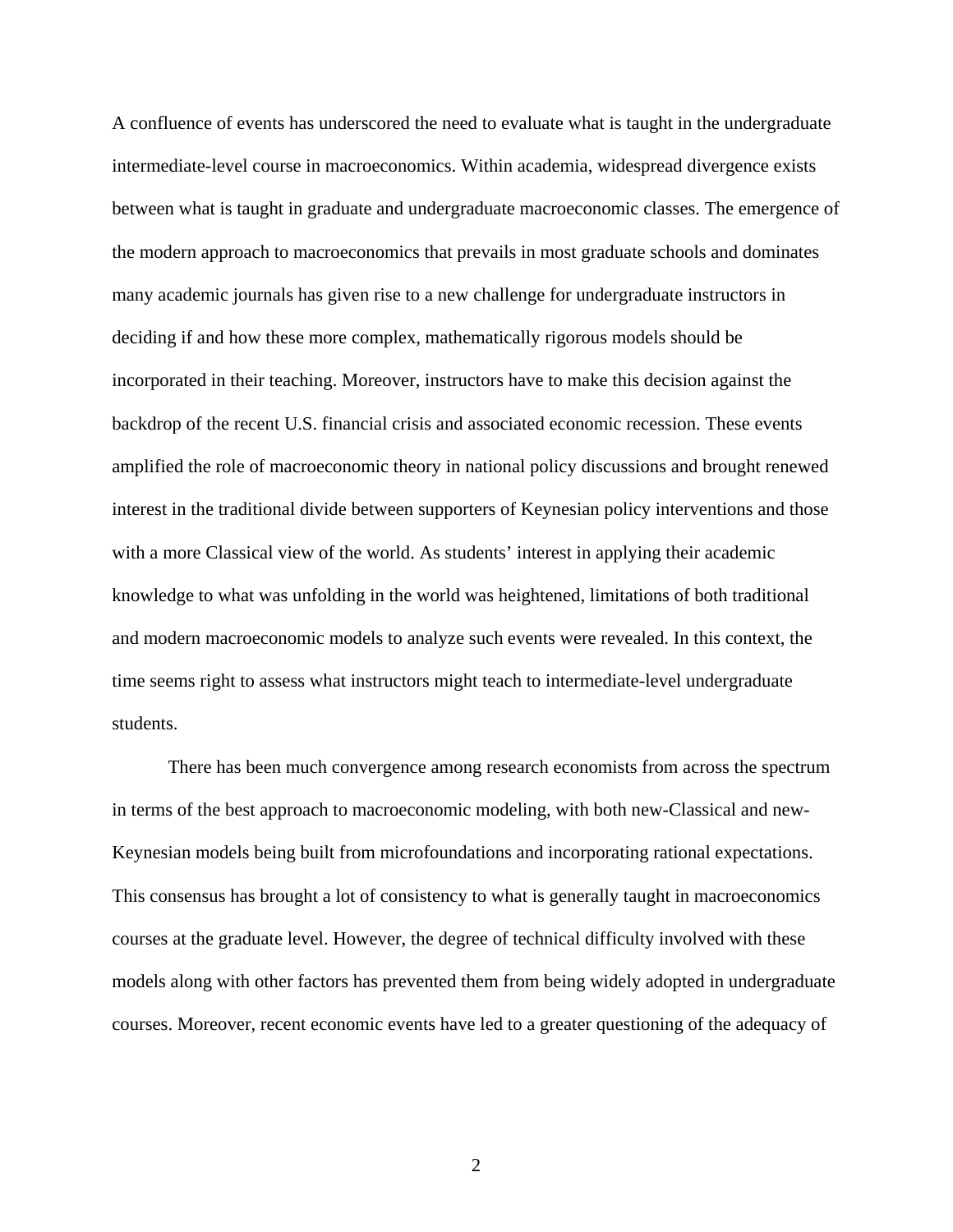these models. For macroeconomic educators, these issues give rise to significant challenges in deciding the content and structure of their core theory courses.

The Great Recession, with its origins in the financial sector of the economy, highlighted limitations of existing intermediate macroeconomic models. Additionally, the fiscal and monetary policy responses to the crisis went well beyond the conventional policy tools generally emphasized in undergraduate texts. And, the global nature of the crisis highlighted the interdependence among nations and their policy decisions. These issues make it difficult to determine the appropriate boundary between intermediate macroeconomics and other courses such as money and banking, international finance, or even economic history. Should the core content of intermediate macroeconomics adjust in light of recent events? Some recent articles (*The Economist* 2010; Gärtner, Griesbach, and Jung 2011) suggest that it should and the latest editions of most intermediate macroeconomic textbooks have made explicit efforts to expand coverage to incorporate recent economic developments.

As with any course, the decision about what to teach in intermediate macroeconomics will be driven by a variety of factors. Chief among them, however, must be the instructor's course objectives, which may be predominantly skill- or content-driven. The selection of textbooks available for the course will also exert a major influence, especially for newer instructors who are likely to rely more heavily on the guidance the text provides. Undoubtedly, an instructor's training and consequent theoretical views are likely to affect which objective or combination of objectives they consider paramount and guide their textbook choice. Moreover, the prevailing economic environment will often drive decisions about priorities and emphasis for a particular semester.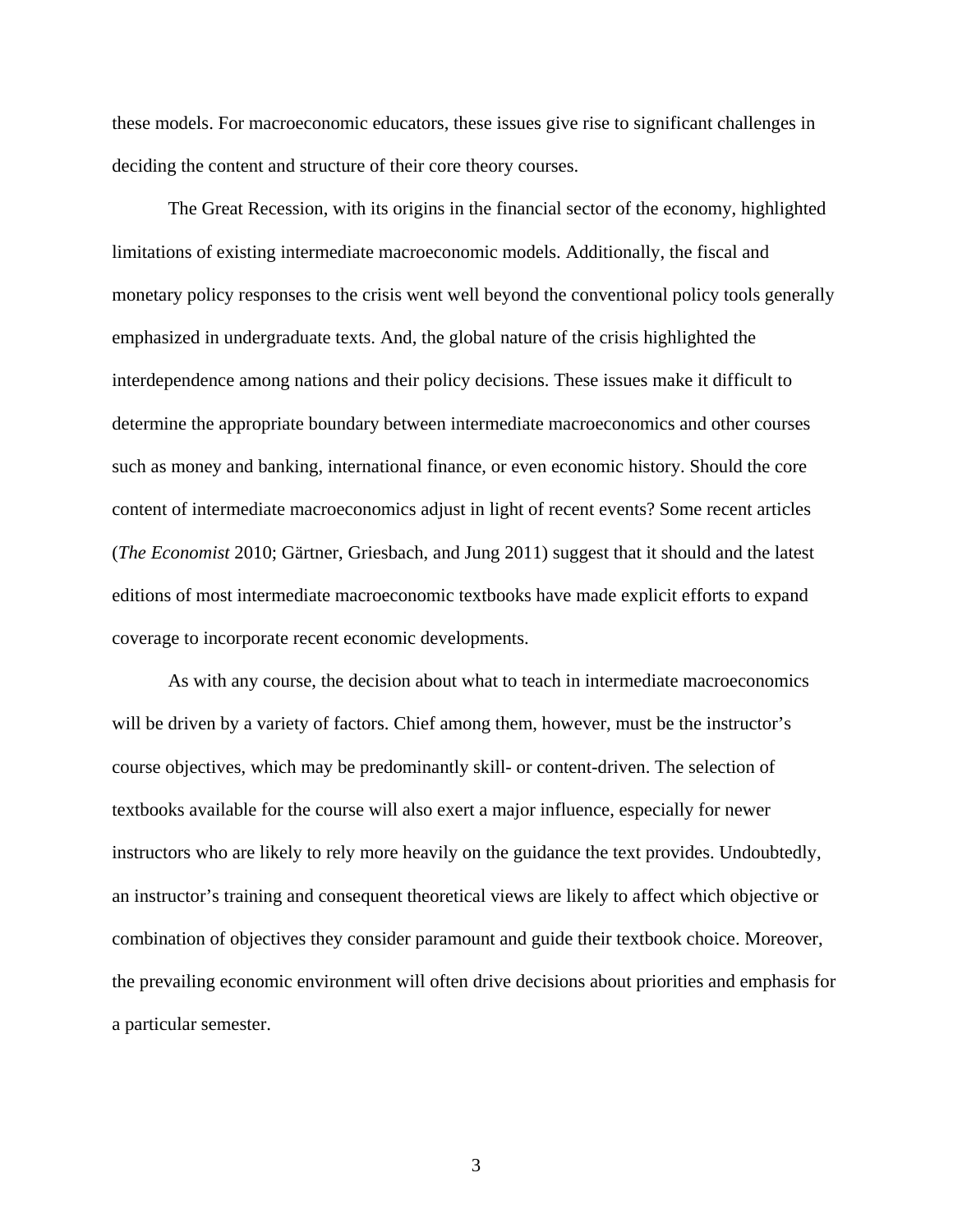Given these considerations, instructors are faced with three main decisions: 1) the usual decision about how the course will address different schools of macroeconomic thought, a decision crucial to how stabilization policy issues are addressed; 2) the decision as to where the course should fall on the traditional-modern spectrum; and 3) the decision on how much to focus on one particular framework versus how much to present competing frameworks. In making these decisions, intermediate macroeconomic instructors are faced with trade-offs, such as, for example, those between the depth and breadth of their coverage, and between theoretical rigor and emphasis on applications of macro theory to current events and policy decisions.

The remainder of the article is laid out as follows. The next section outlines some key factors for establishing the content of the intermediate macroeconomics course. This is followed by examples of traditional and modern approaches to teaching intermediate macroeconomics. The advantages and disadvantages of both the traditional framework and more modern approaches, including both new-Classical and new-Keynesian models, are highlighted. A discussion of some of the leading textbooks targeted at the intermediate level is then provided, along with examples of how these textbooks have extended their coverage in light of the recent financial and economic crisis. The final section concludes.

## **FACTORS INFLUENCING THE CONTENT OF THE INTERMEDIATE MACROECONOMIC COURSE**

A multitude of (interrelated) factors has the potential to influence the content of any particular intermediate macroeconomic course. This section briefly reviews some of them including: general course objectives, the role of institutional considerations, the connection to graduatelevel study and general macroeconomic research, and the influence of the current economic environment. For many instructors, the design of their course will be guided by the approach(es) taken in intermediate-level textbooks that best meet their objectives.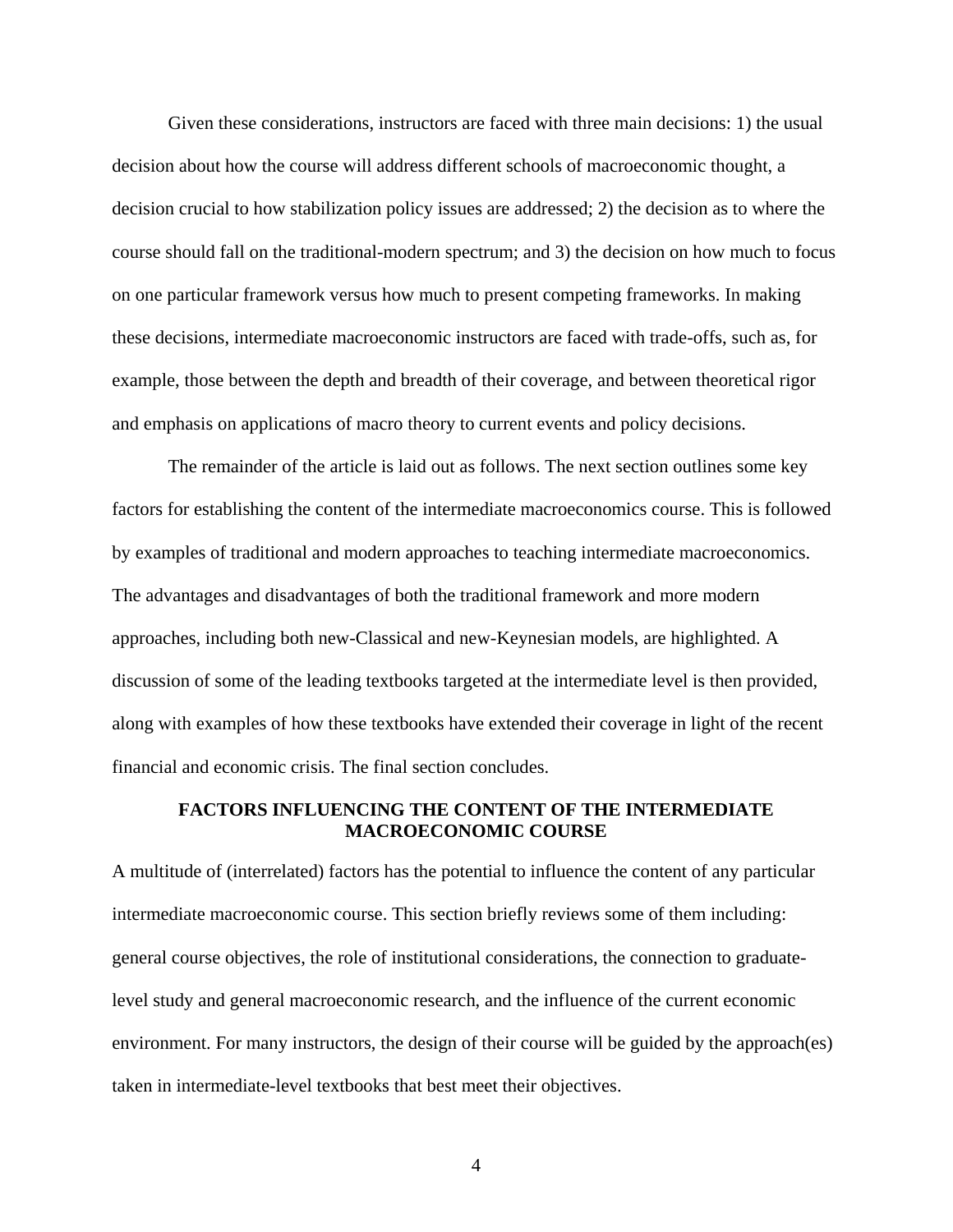As with any course, the learning objective(s) that instructors set out act as the overriding determinant(s) of the content of the intermediate macroeconomic theory course. These might include: 1) general economic learning goals, such as an overview of the workings of the macroeconomy with an ability to understand and assess macroeconomic policy debates; 2) content-driven objectives based on an in-depth understanding of a specific model or set of models to prepare students for future coursework, reading academic journal articles and/or graduate study in economics; and/or 3) meta-skill objectives, concentrating on analytical thinking and certain technical skills.

These objectives, of course, often are not mutually exclusive and encompass some more specific goals of the instructor. For example, the intermediate theory level is often where instructors aim for students to develop and deepen their understanding of economic modeling, focusing on the role of assumptions, the distinction between exogenous and endogenous variables, and specifying the relationship among variables both mathematically and graphically.

Institutional considerations can play a significant role, influencing the preparation of students entering the course (e.g., separate or combined introductory-level course, math prerequisites, sequencing of intermediate micro- and macroeconomic courses), the options available to students upon completion of the course (e.g., availability of an advanced macro theory course or upper-level electives on topics such as growth or open-economy macro), the length of the semester, the number of hours the class meets, and the availability of support services. These institutional considerations should help guide instructors in determining the appropriate level of mathematical rigor for the course. Regardless of the degree of mathematical sophistication employed, the importance of judging levels or movements in economic variables against some kind of soundly-based benchmark provided by economic theory is a habit that can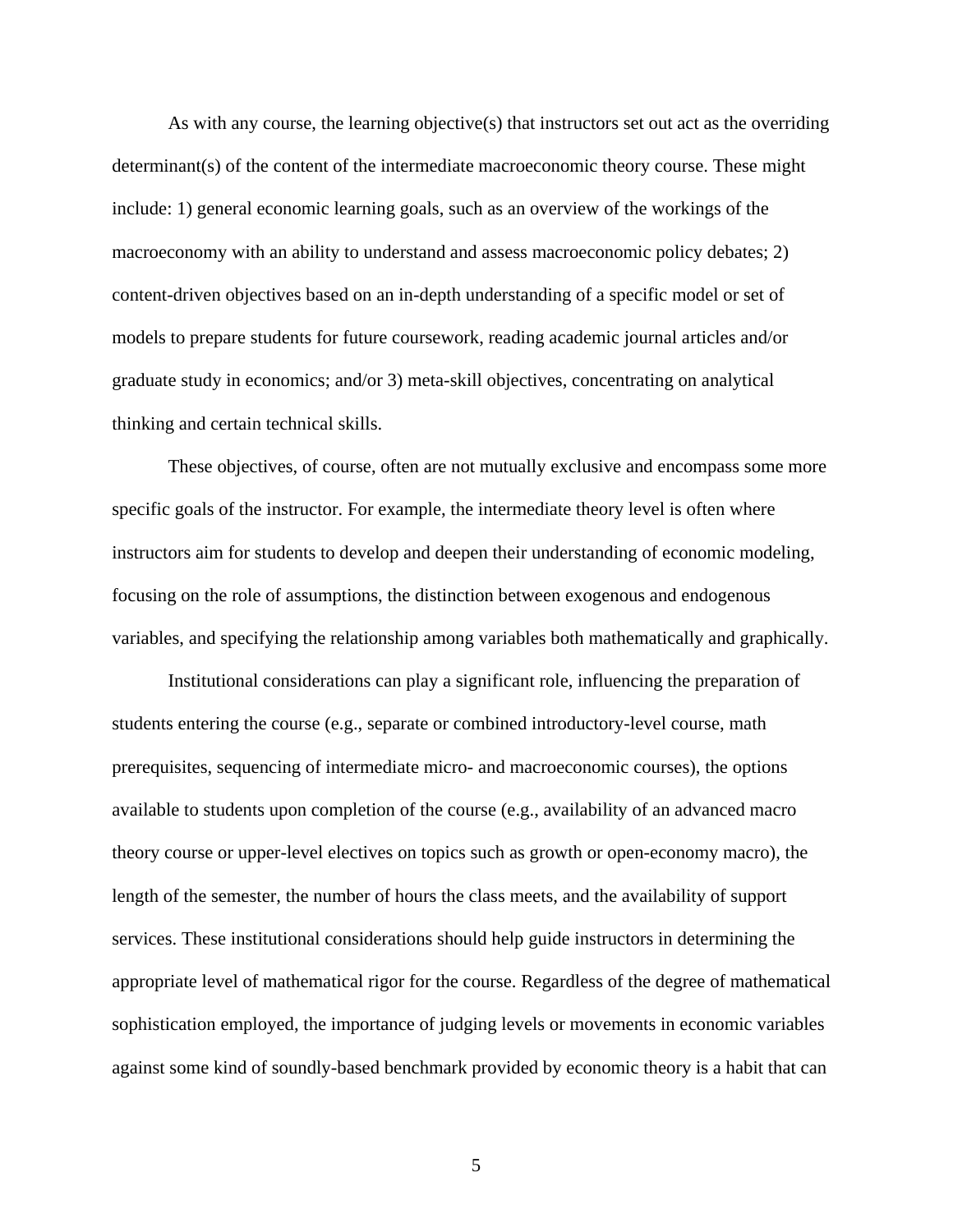be very effective at dispelling mistaken or poorly-thought-out ideas. Having this sort of discipline is important for students to become economically well-informed citizens, capable of logically assessing economic policies and identifying good (and bad) economic analysis when they see it.

The particular model or set of models used by the instructor to accomplish these goals is likely to be influenced strongly by the instructor's theoretical views and training. Most would argue that a micro-founded approach has become the standard approach to macro-modeling for new-Classicals and new-Keynesians alike at graduate schools and among research economists. Blanchard (2009), Woodford (2009) and Chari, Kehoe, and McGrattan (2009) discuss the convergence in macroeconomic research based on dynamic stochastic general equilibrium (DSGE) foundations. However, the recent crisis has led economists to question the use of these models as the primary workhouse to explain the entire economy (Caballero 2012; Fair 2012; Howitt 2012). Alternative models are being suggested, such as agent-based computational models (Howitt 2012) or more traditional models that often drop the rational expectations assumption (Fair 2012).

This ongoing and heated debate presents additional dilemmas for the macroeconomics instructor. By focusing on how the models are constructed, however, students can move beyond the particular details of the model and explore the implications of different assumptions, making the details of any one model less central to the course. It also allows students to see the limitations of a certain model or set of models so that they get a sense of the academic discourse surrounding various approaches and the dynamic nature of the field of macroeconomics.

While many instructors opt to rely on the use of one framework to reach their course objectives, others prefer to span multiple frameworks. (In the framework descriptions that follow,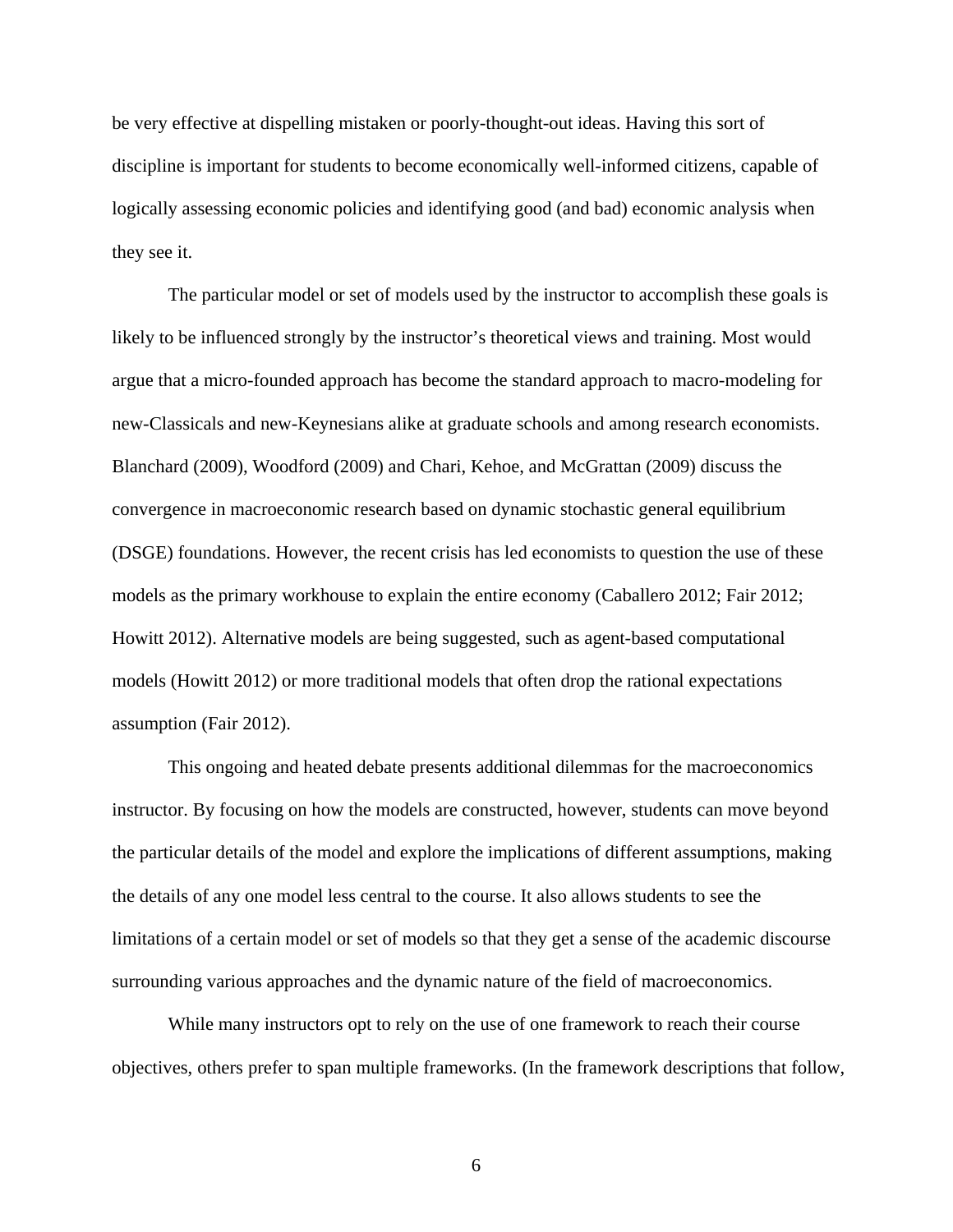several examples are highlighted where theoretical approaches could be combined.) For example, reasons for sticking to one framework may be fundamental in nature—reflecting strong theoretical views of the instructor—or may be more practical, simply reflecting realistic constraints of a one-semester course. The advantage of covering multiple frameworks is that students obtain a broad perspective so that they can compare the fundamental differences in the various approaches, and be allowed to choose the model that seems most appropriate for their purpose. Students would also get a glimpse of the deep-seated methodological debates in macroeconomics, giving them some flexibility in choosing upper-level electives within the various approaches.

No matter what the framework(s) used, the application of economic theory to current or past economic developments is often a top priority for macroeconomic instructors.<sup>1</sup> This is particularly true when economies face extreme conditions such as those experienced with the financial crisis. While recent events have highlighted serious shortcomings in our knowledge of the how the macroeconomy works, at this point it is not clear what the nature and extent of the impact will be on the theoretical foundations of the intermediate macroeconomics course. The most obvious potential impact given the origins of the recent crisis lies in the role given to the financial sector in macroeconomic models. The crisis and related recession have also had a profound impact on how macroeconomists think about monetary and fiscal stabilization policies.

The severity of the economic downturn in the United States resulted in the Federal Reserve approaching the zero-interest-rate lower bound and thus turning to a range of unconventional policy tools. These have included changes to the size and composition of the central bank balance sheet (e.g., the large asset purchases program and "operation twist"<sup>2</sup>), the payment of interest on reserves and new uses of communication policy. The latter, in particular,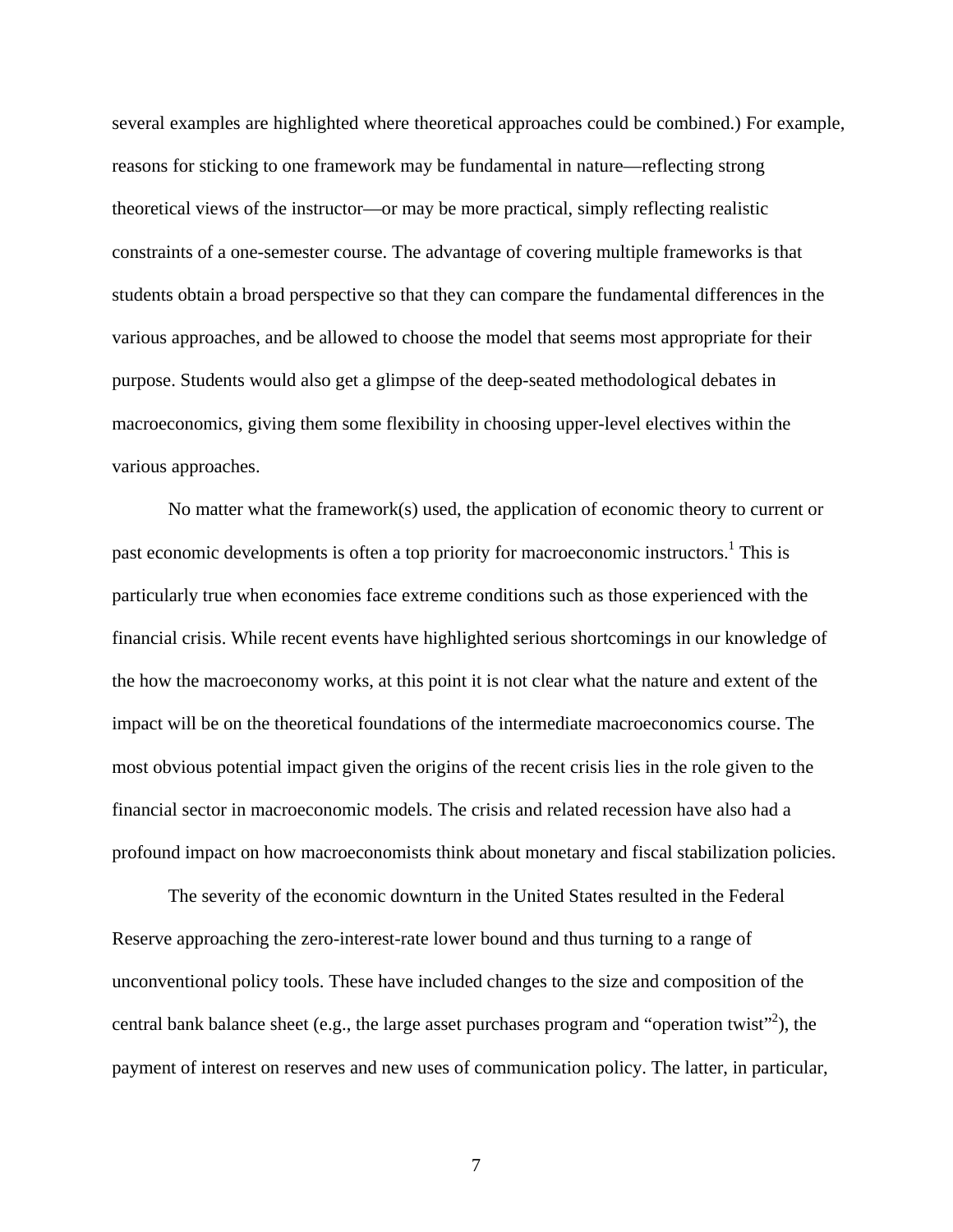puts an increased focus on the management of expectations and the need for dynamic analysis. It needs to be borne in mind, however, that the theoretical foundations we teach our students must serve them over the long term. Even in these unusual times, they still need to learn about the conventional tools central banks use as part of the standard framework for monetary policy in addition to the unconventional tools to understand current economic developments. Similarly, the Great Recession and the related increased use of fiscal stimulus have revived interest in the use of fiscal policy for stabilization purposes. While some models taught at the intermediate level facilitate the examination of multipliers and the impact of fiscal policy on the economy in the short run, for example, there is no consensus in the research literature on the effectiveness of fiscal policy as a stabilization tool or on the size of fiscal multipliers, making it more difficult for undergraduate instructors to decide the appropriate extent and nature of coverage for this topic.

## **THEORETICAL APPROACHES TO TEACHING INTERMEDIATE MACROECONOMICS**

In this section, we outline the main approaches to teaching the short-run components of intermediate macroeconomics. These include the traditional approach, which uses aggregate models (such as the IS/LM), the new-Classical approach based on microfoundations, and the new-Keynesian approach centered on the three-equation model with a short-run Phillips curve. For each, we provide a brief evolution of the approach, discuss its advantages and disadvantages, and how the approach might be used to understand recent events. Where applicable, we highlight ways in which instructors might combine elements of different approaches.

## **The Traditional Approach to Teaching Intermediate Macroeconomics**

Some form of the IS/LM model, with its origins in Hick's interpretation of ideas from Keynes's general theory, has played a central role in intermediate macroeconomics courses for decades.<sup>3</sup> The IS/LM model is often used as a building block for the aggregate demand curve of the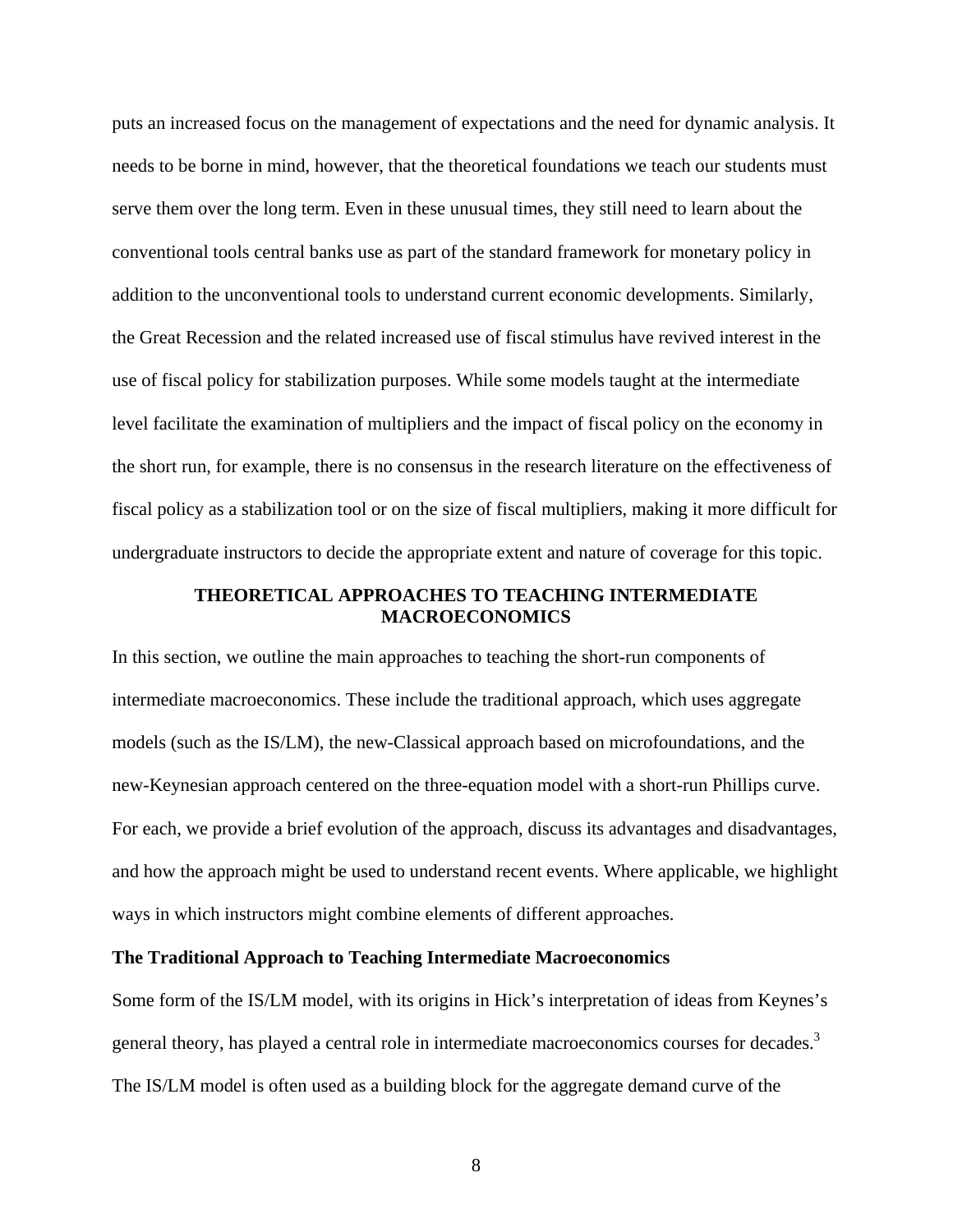AD/AS framework and provides a concise mechanism for analysis of the qualitative impact of monetary and fiscal policy on the economy. The primary advantage of the traditional approach is that students in an intermediate macroeconomics course can acquire a coherent framework within which they can think about macroeconomic issues. In this unified framework, students can make linkages between the various sectors of the economy and the interconnections between different economies, and apply this kind of thinking to policy issues, analyzing the costs and benefits of macroeconomic policy in various macroeconomic situations.

Building the IS and LM curves from underlying models and using that model as a foundation for AD/AS allows students to see the connections between the short run and long run and the important role played by modeling assumptions such as the assumption of pre-set prices, thus meeting many of the primary objectives set out in the previous section.<sup>4</sup> Students can use the framework to see how the economy can either self-adjust from a short-run to a long-run equilibrium position or how stabilization policy might work to achieve that adjustment. The model is rich enough to analyze the impact of a wide variety of shocks on the economy, and in particular, can show the adjustment of prices in the long run to restore general equilibrium. It can also be adapted from a closed-economy setting to a small open-economy setting. The addition of an upward-sloping SRAS curve allows students to explore the impact of a less extreme assumption than fully pre-set prices in the AD/AS model or a situation where short-run deviations from optimal output arise from frictions such as imperfect information, thus incorporating a more classical flavor to the short run analysis.

The persistence of the traditional approach by no means suggests it has been without its critics, and many of the flaws that have been highlighted are of a serious nature. Fundamentally, the IS/LM model has been criticized for its lack of microfoundations and the consequent ad hoc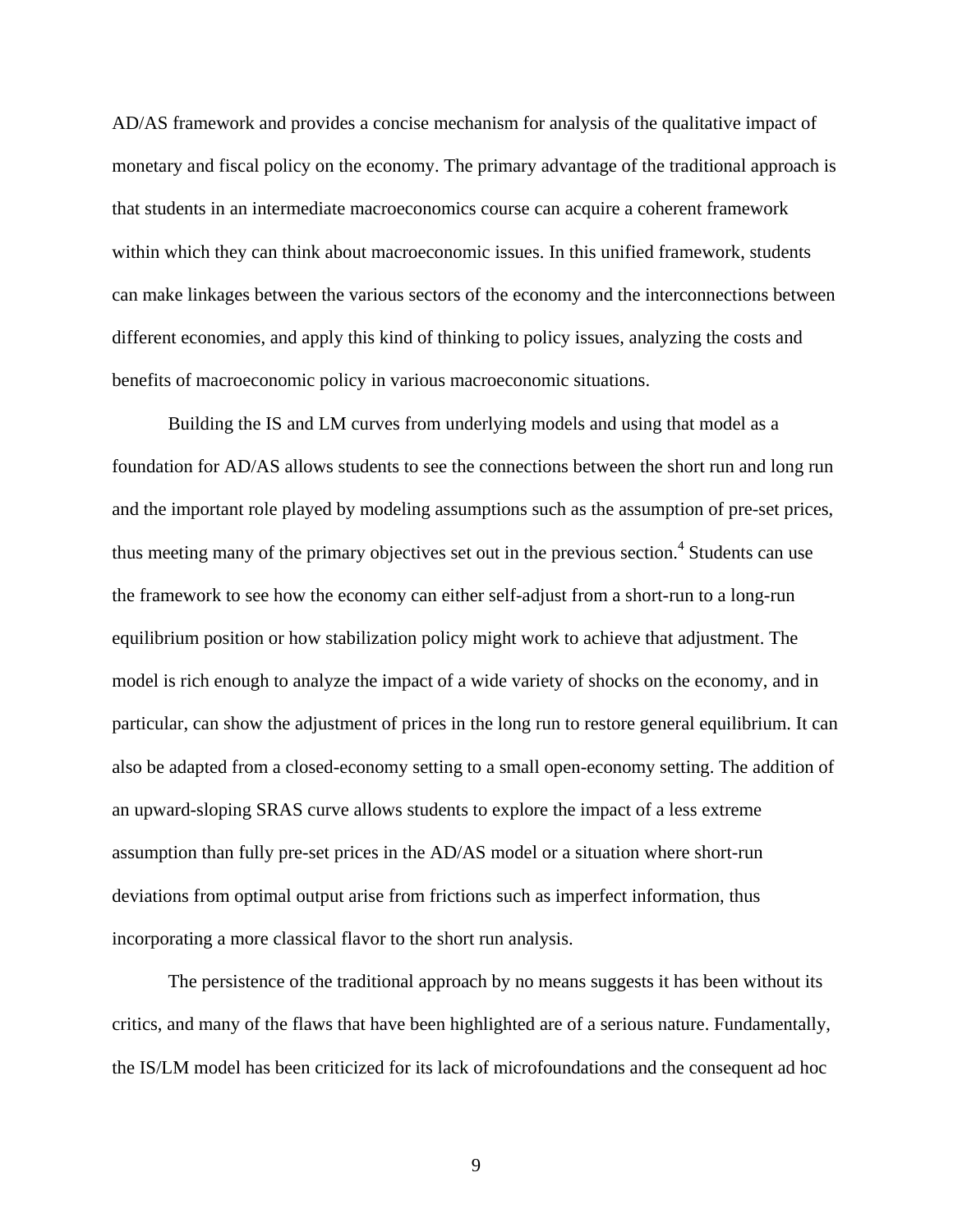nature of the relationships it puts forward between key aggregate variables, as well as the absence of a central role for expectations (Romer 2000). Barens (1997) provides an overview of the development of the IS/LM model over the decades and uses this development to provide a view on what went wrong with IS/LM-AD/AS analysis. The core of the issue lies in the inconsistency of the assumptions behind the models used in terms of the flexibility of prices. The version of the IS/LM model that has been adopted by modern-day textbooks assumes a given price level and this is used to build an AD curve that forms part of a model to endogenously determine the price level.

Colander (1995) delves into more detail about the inconsistencies between the standard interpretation of the AD curve and Keynesian foundations. He emphasizes the problem in standard AD/AS models that treats the AD curve derived from the Keynesian aggregate expenditure/aggregate production approach (that is generally used to derive the IS curve) as being based on a *ceteris paribus* assumption, when the underlying analysis clearly involves an interactive effect between demand and supply. The multiplier effects that are central to the Keynesian cross model are obscured. He also points out problems with the dynamics implied by the model in response to shocks.

Several articles have suggested various ways to remedy one or more of the perceived faults with the standard textbook presentation. For example, Romer (2000) and Williamson (2011) outline an approach where the LM curve is replaced with a real interest rate rule. Weerapana (2003) builds on this idea, making the case for replacing the traditional framework with an AD/PA (i.e., aggregate demand/price adjustment) model based on the work of Romer  $(2000)$  and Taylor  $(2000)$ .<sup>5</sup> An important contribution of Weerapana  $(2003)$  was to introduce liquidity trap effects into the AD/PA framework, which changes the shape of the AD schedule at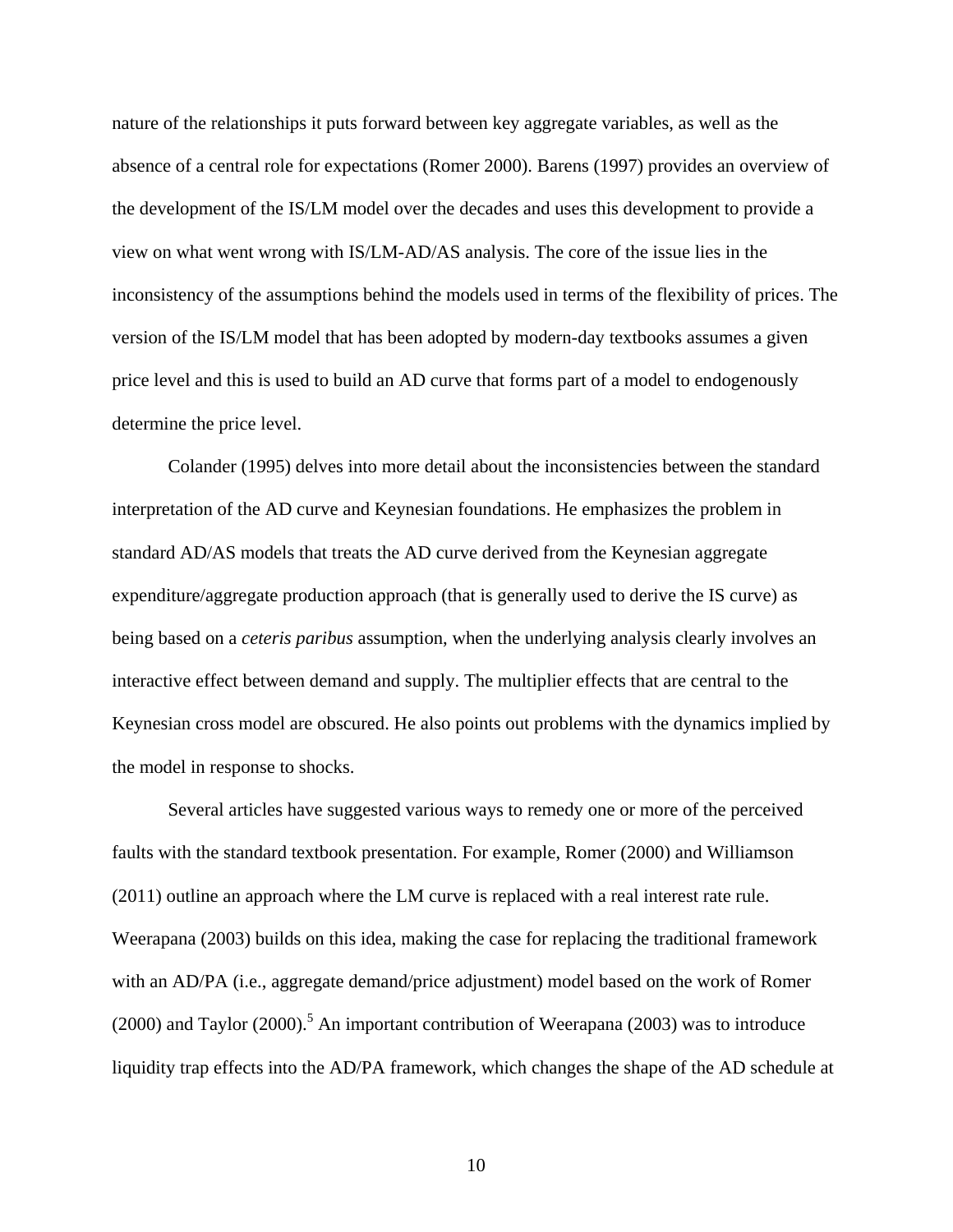the zero bound. Similarly, Jones (2011) replaces the LM schedule in the short-run model with a simple Taylor rule whereby the central bank sets the nominal interest rate in response to inflation only. By replacing the LM line with a Monetary Policy (MP) rule, the model builds in the Federal Reserve's reactions to economic shocks. The use of an interest rate rule becomes problematic, however, when the zero-interest lower bound becomes a binding constraint, and unconventional tools, such as quantitative easing are employed, and more generally when the Fed does not follow the Taylor rule, which it has not done for the recent past.

Addressing the criticism of the ad hoc nature of some of the economic relationships presented in the traditional approach, some instructors have incorporated elements of the modern micro-founded approach into the traditional framework. For example, discussions of the laborleisure and savings/consumption models can be used to segue into aggregate labor and capital markets. The instructor can then show how the labor, capital, and money markets feed into the traditional aggregate models. This approach allows students to see the derivation of Keynesian macroeconomic models, rather than hand-waving about the model's fundamentals. However, different from a pure micro-founded approach, it allows students to put the various components of the macroeconomy together into one comprehensive model that is accessible to undergraduates.

With respect to analyzing the response to the financial crisis, perhaps the most relevant shortcoming of the traditional framework is the lack of complexity with which it treats the financial system. While the interest rate plays a central role in the IS/LM model, the focus is on a single interest rate for the economy. Moreover, there is no explicit role for credit market frictions in the standard model. In terms of analyzing policy responses to the related economic downturn, the traditional approach has both strengths and weaknesses. Regarding monetary policy, the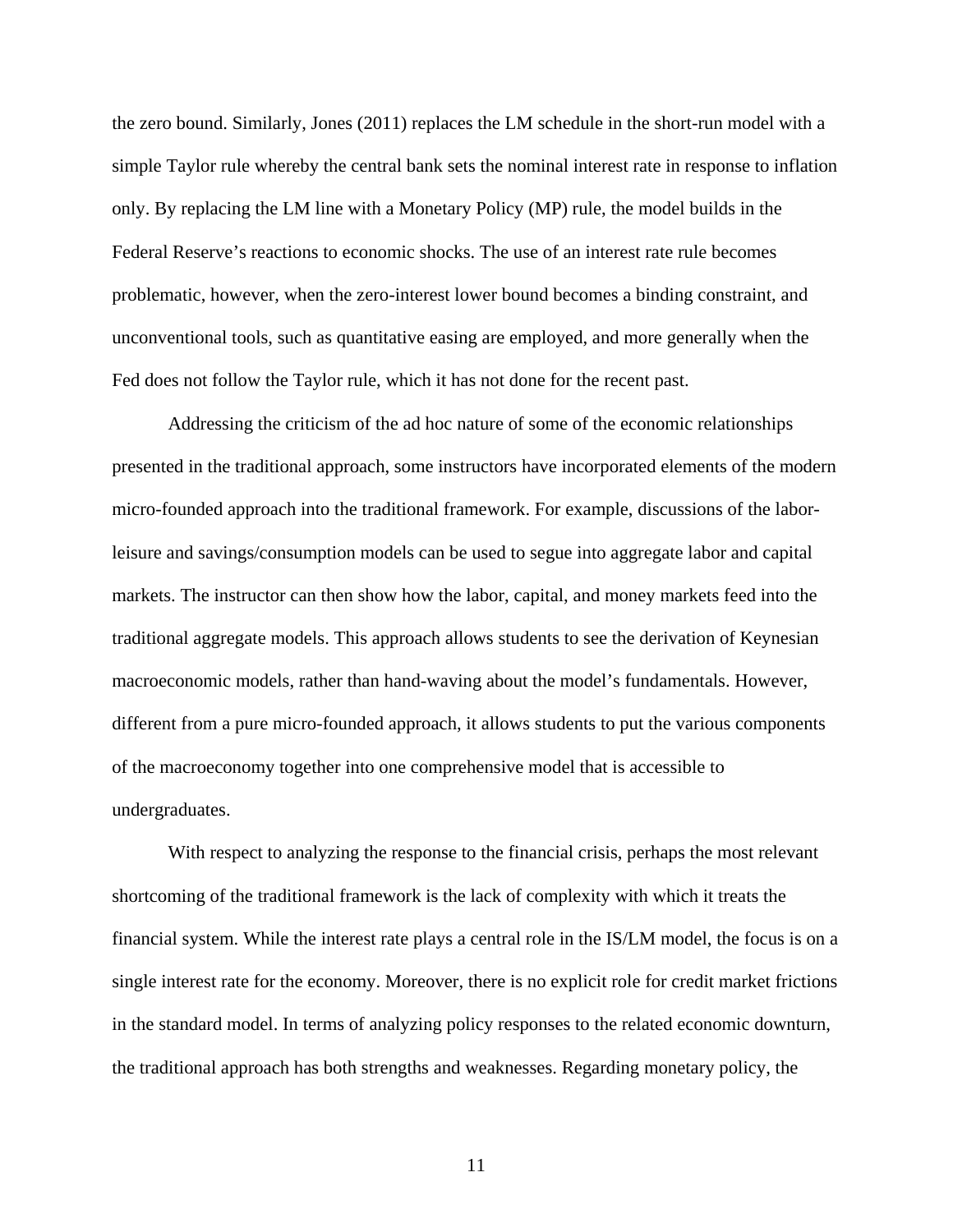money supply focus of the LM curve does not mesh well with the interest rate focus of modern conventional monetary policy. In the face of the zero lower bound on interest rates, however, and the subsequent reliance on unconventional tools such as asset purchases by the Federal Reserve, the focus on the money supply is useful. The traditional approach does not measure up well to the renewed interest in the use of fiscal stimulus in the wake of the crisis, given the shortcomings in translating fiscal policy multiplier effects from underlying models into the AD/AS framework.

Efforts are being made, however, so that students can analyze the recent financial crisis within the traditional framework. In a straightforward way, the decline in housing and equity prices can be modeled as a reduction in wealth, causing the IS curve to shift left. Credit constraints and risk premia are now being modeled using the IS curve in recent textbook editions, as discussed in the next section. Still, modeling the impact of the monetary policy response is challenging in the context of recent events since traditional models do not lend themselves to the analysis of unconventional policy responses such as "operation twist" or those based on the management of future interest rate expectations.

#### **The Modern New-Classical Approach**

The origins of the modern approach can be traced back to the rational expectations revolution of the 1970s, and the associated Lucas critique, when the large-scale macroeconometric models of the Keynesian tradition came under increased attack.<sup>6</sup> The idea that important relationships between aggregate variables, considered until then structural, were in fact likely to vary with policy due to the influence of policy changes on private decision-makers' expectations of the future, came to the fore. The confluence of this idea, and the technical tools to accommodate the analysis of forward-looking behavior, allowed macroeconomists to rethink the way their models were set up and analyzed. The "microfoundations of macroeconomics" revolution began, in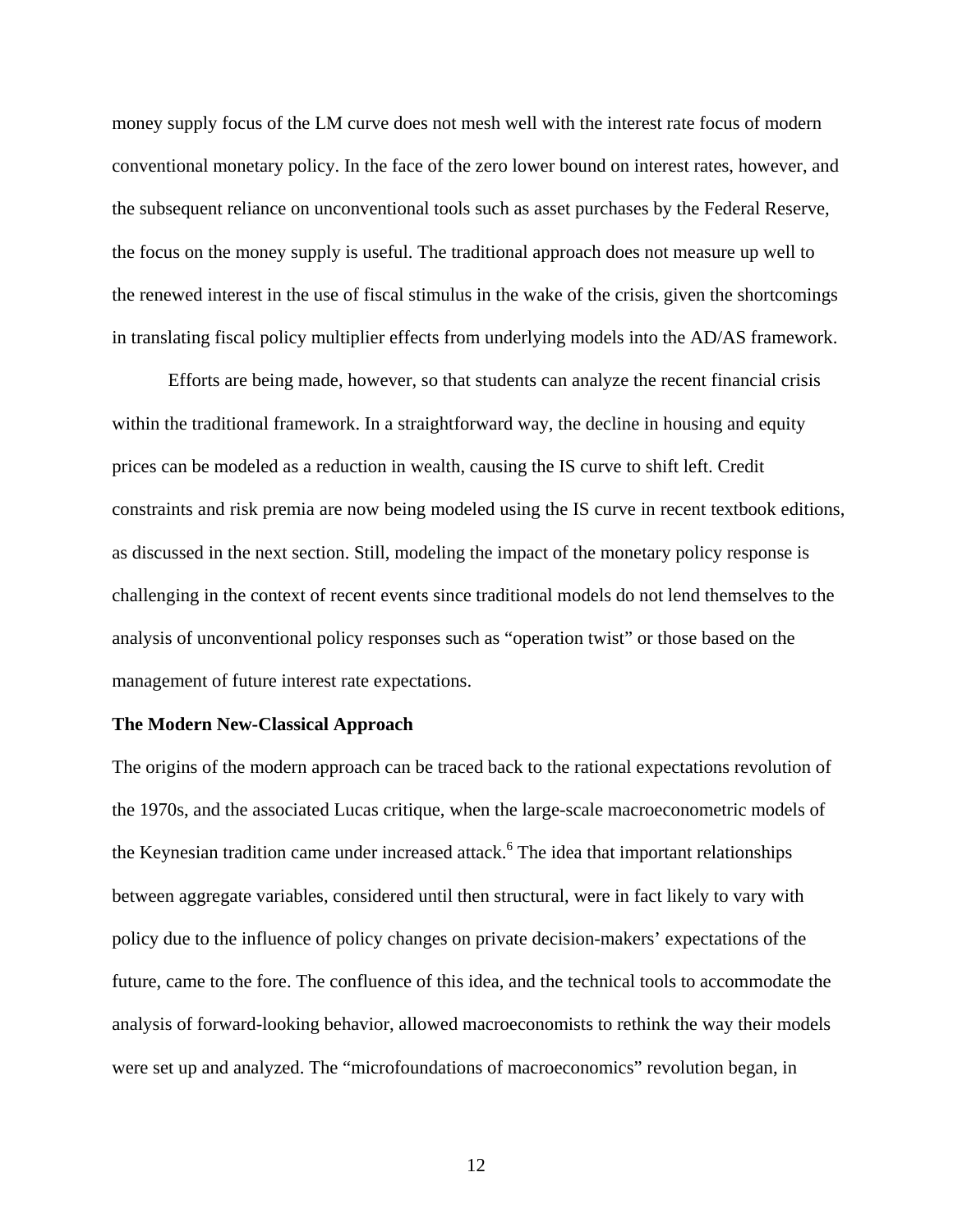which individual-level decision-making became explicitly modeled. This set the table for the freshwater/saltwater divide that prevailed until the emergence of a new synthesis in the 1990s, when both schools of thought converged on the use of micro-founded DSGE models as their primary tool.<sup>7</sup>

The new-Classical approach to intermediate macroeconomics uses real business cycle (RBC) theory as the primary model. The one-period labor-leisure model is first introduced, followed by the two-period model with endogenous labor supply and investment. Unless intermediate microeconomics is a prerequisite for intermediate macroeconomics, the professor taking this approach needs to teach the necessary micro models (i.e., labor-leisure and savingsconsumption) at the onset. A detailed review of microeconomic theory and calculus can be useful, where students need to understand the concepts of indifference curves and consumer equilibrium.<sup>8</sup>

A major advantage of the new-Classical approach is that it is straightforward to illustrate the connection between the long and short runs. The instructor can show that by increasing the number of time periods in the basic two-period model with production, the solution to the consumption policy function converges to the Solow consumption function (with Cobb-Douglas preferences) from growth theory. In this framework, students can understand the connection between macroeconomic models and stylized facts. For example, in the two-period endowment model, one can easily demonstrate consumption smoothing behavior by imposing exogenous shocks to income through taxes or to the actual endowment. This allows the instructor to discuss how model calibration can be used to mimic certain stylized facts, and provides a glimpse of how cutting-edge macroeconomic research of this type is performed.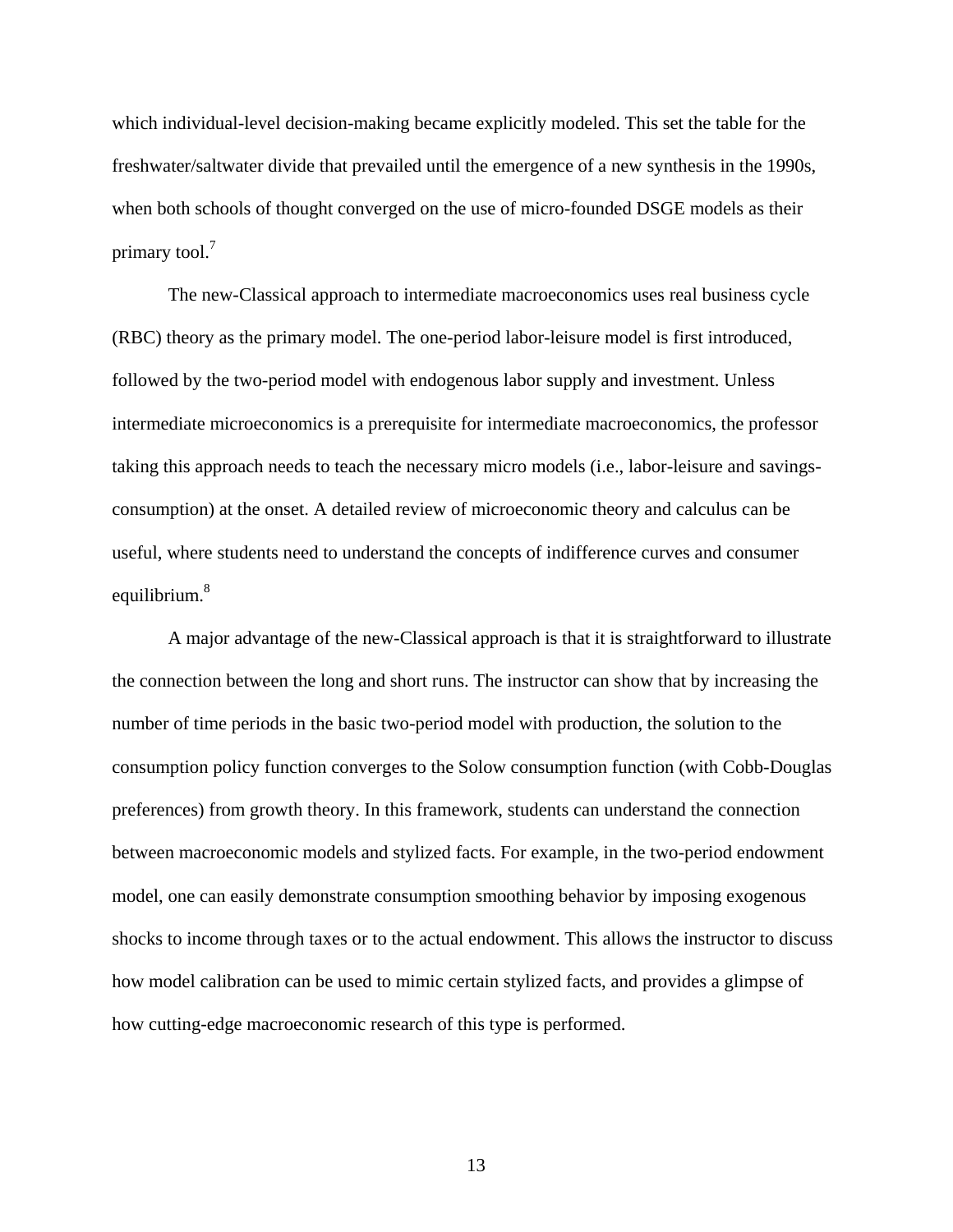In this approach, students are required to build a strong set of mathematical and analytical skills and thereby create a tool kit that can be used in upper-level macroeconomic electives. This toolkit involves having students solve systems of equations with closed form solutions in which the solutions have rich economic interpretations. This enables students to see the connection between an algebraic solution and its graphical representation. It also allows them to see how certain parameters can influence the implications of the model.

The new-Classical approach can be used to address macroeconomic policy issues such as taxation, government spending and monetary policy. For example, micro-founded models with either money in the utility function or alternative models, such as cash-in-advance models, can be introduced to study monetary policy. Students can derive the money demand function from these models and study how exogenous shocks to output or the interest rate affect the money market. In addition, frictions can be added into these models so that monetary policy can be analyzed.

The downside is that students have to analyze a different type of model (albeit in a similar setting) for each policy tool and compare the costs and benefits within the different models. For example, two of the most important macroeconomic concepts, unemployment and inflation, are quite difficult to capture in new-Classical models with rational expectations. Thus, an alternative model, such as a search theoretic framework, must be introduced to give students an accurate account of the microfoundations behind these important macroeconomic concepts. The time required to teach these models to undergraduates can be quite significant, leaving little time for other serious policy debates. In addition, the theoretical construction of representative agent models makes it difficult for students to differentiate between demand- and supply-side factors (Froyen 1996).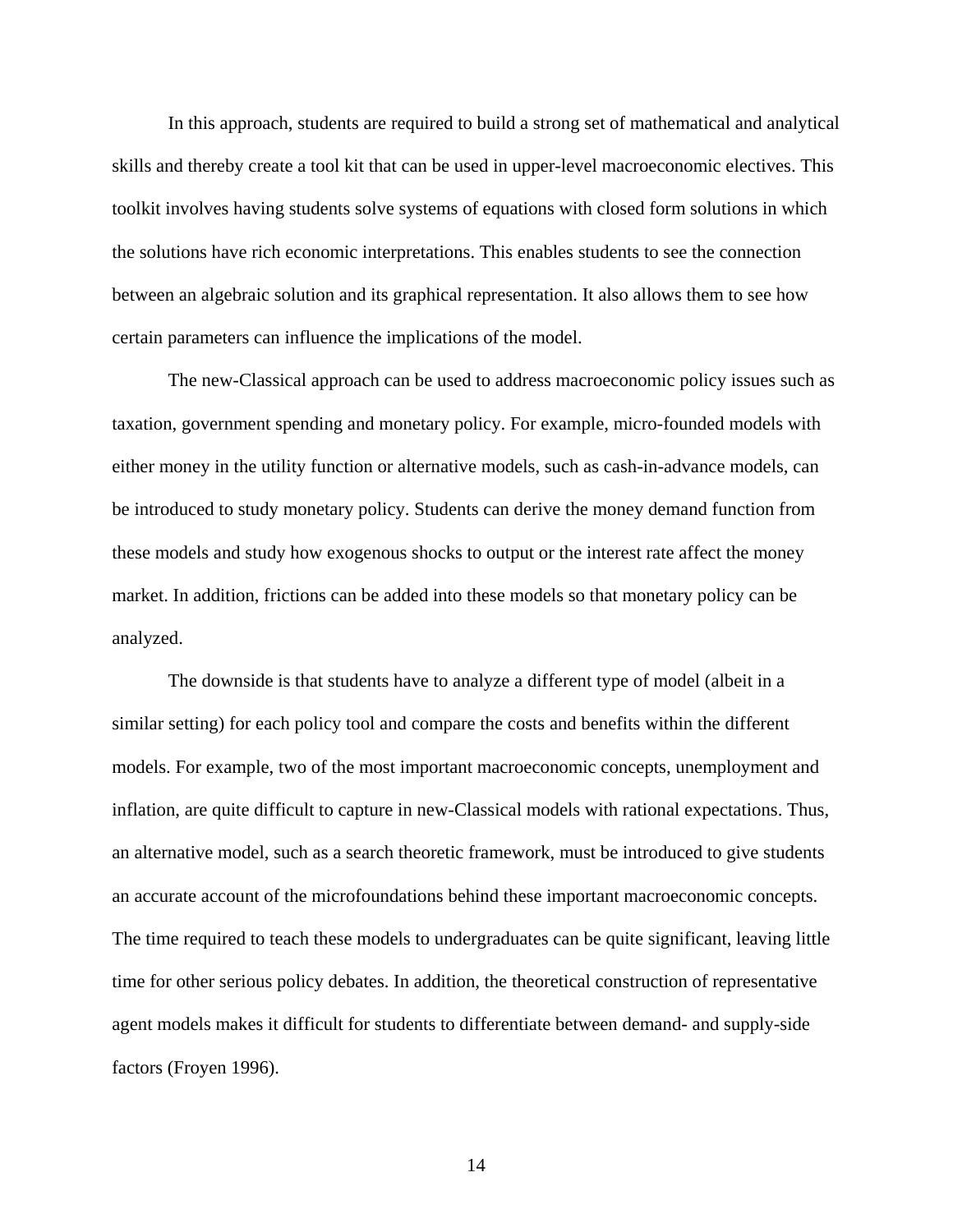In light of recent events, the new-Classical models can be modified to address certain aspects of the financial crisis by adding frictions to financial markets that lead to volatility in aggregate variables, which are discussed in more detail in the textbook section. It is important to ensure that students are aware that these are not models of the causes of the financial crisis, but rather constructions of frictions in micro-founded models that generate volatilities in real variables that are similar to their behavior during the crisis. This approach uses the financial crisis as a hook to engage students in making connections between the abstraction of models and the concreteness of economic data.

#### **The Modern New-Keynesian Approach**

The new-Keynesian approach incorporates many of the elements of the new-Classical approach, in that it is based on microfoundations and incorporates rational expectations. The primary difference relates to the assumptions underlying the models, with new-Keynesian models, for example, incorporating some form of market imperfection or price rigidity that gives rise to a potential role for government policy to stabilize the economy in the short run. In contrast to the traditional Keynesian approach, however, the aggregate relationships that allow for stabilization policy in the standard three-equation new-Keynesian model can be built from microeconomic optimizing behavior, although this can be accomplished only with a variety of ad hoc assumptions, which makes it unclear how much less ad hoc this is compared to the standard model.

The key components of the new-Keynesian framework at the intermediate level are usually an (expectational) IS curve, a monetary policy (interest rate) rule and the new-Keynesian short-run Phillips curve (i.e., an upward-sloping short-run aggregate supply curve), which obtains its shape from firms optimizing in the face of price stickiness. A common way of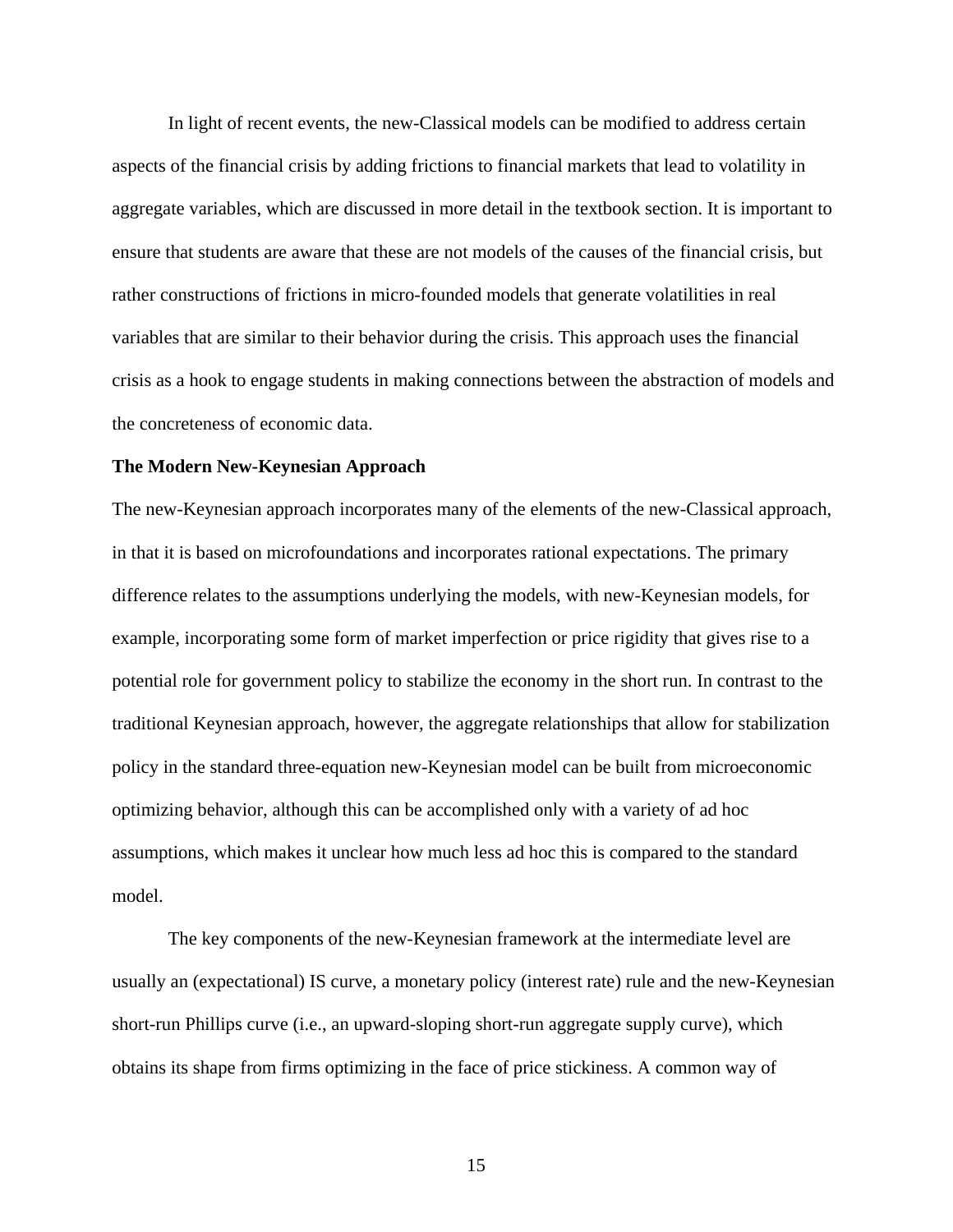incorporating price stickiness is to make price changes time dependent, *a la* Calvo (1983) for example, where only a random fraction of firms can change their prices in any given period. In this set-up, inflation depends on expected future inflation instead of expected current inflation. This assumption allows for a dynamic AS curve, where expectations about future inflation affect output in the short run. Thus, expectations about future monetary policy and demand shocks cause the dynamic AS and AD curves to shift and the model allows for differentiation between the effects of anticipated and unanticipated aggregate demand shocks. The dynamic, forwardlooking nature of the three-equation new-Keynesian model, therefore, overcomes some of the shortcomings of the traditional Keynesian approach for analyzing recent unconventional monetary policy actions, such as those relating to communication policy aimed at managing expectations. The interest-rate rule component, however, faces limitations for analyzing other unconventional tools, such as quantitative easing, as noted earlier.

The new-Keynesian approach shares many of the advantages of the new-Classical approach over the traditional Keynesian model (including being closer to the research frontier) and indeed encompasses the RBC new-Classical model as a special case where prices are completely flexible. In contrast to the new-Classical model, however, the standard new-Keynesian model allows, within one framework, the analysis of both short-run AD and AS shocks on inflation and output, with potential stabilization roles for both monetary and fiscal policy. The underlying price stickiness assumption allows for an impact of aggregate demand management policies on output as well as prices in the short run, although the size of any impact will be influenced by whether or not the policy move was anticipated. It focuses on the interest rate rather than the money supply and thereby is easier to relate to discussions of interest rate policy. The new-Keynesian model also provides a nice framework within which to talk about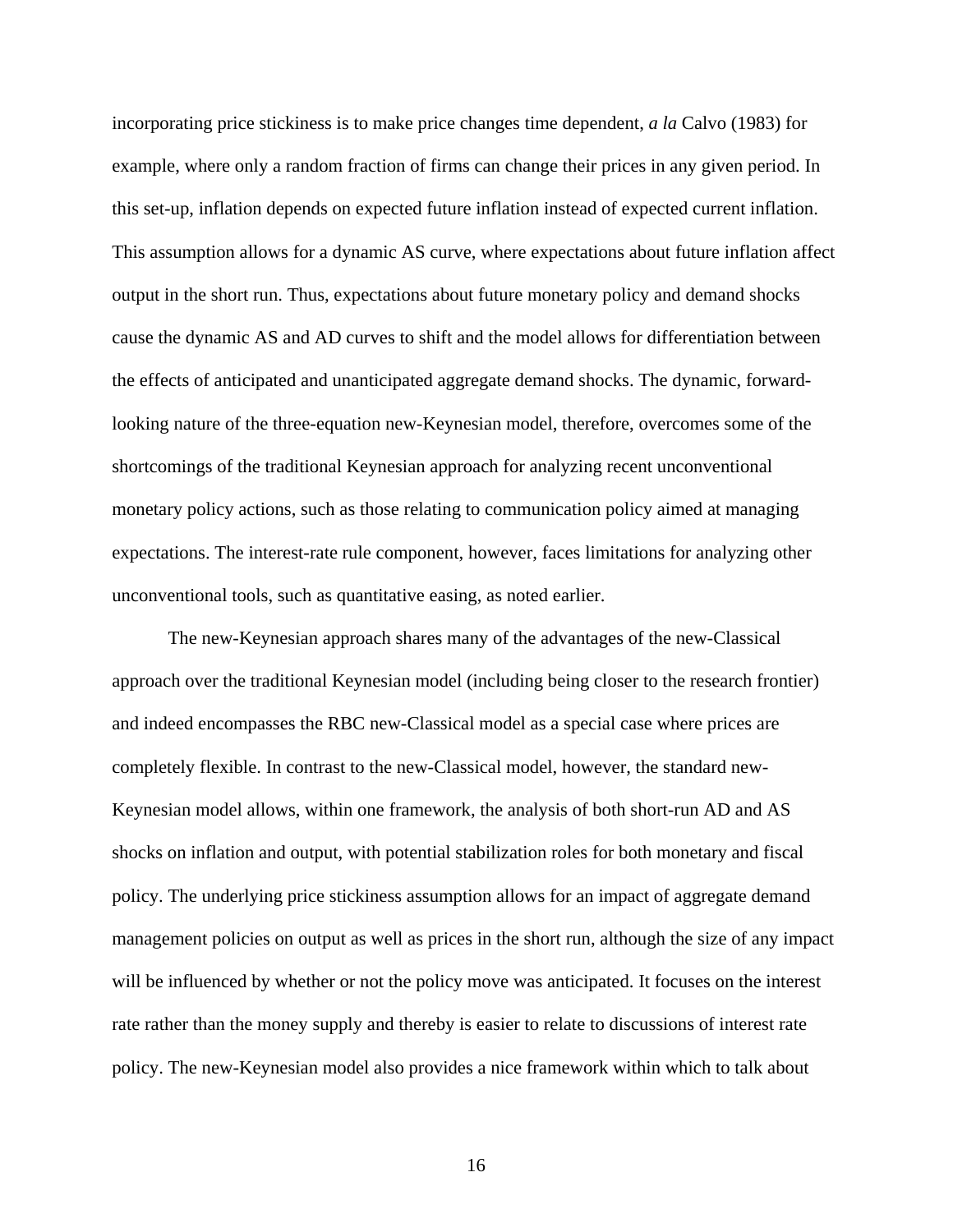time inconsistency of optimal policy (Kapinos 2010) and to discuss the role of anchoring expectations and of communication (Blanchard 2011).

The challenges in teaching the new-Keynesian approach can be significant. As with the new-Classical approach, a substantial amount of time must be devoted to introducing the threeequation model. Instructors may choose to teach the model without detailing the microfoundations behind the aggregate equations, but this may lead to problems similar to those associated with the traditional Keynesian approach, where students may view the model as somewhat of a black box. Instructors who attempt to derive the three-equation framework from microfoundations will find it to be quite rigorous (and more so than the typical RBC model) because introducing the short-run effects of price stickiness is complex. As a result, instructors may find it more straightforward to focus on the traditional approach but add some dynamics into that model instead of teaching the microfoundations (which is the approach taken by some textbooks, as discussed below). Another approach would be for the new-Keynesian model to be taught after students are well-trained in the microfoundations of the new-Classical approach, as many of the relevant building blocks would be better understood by students, allowing instructors to focus on applications. However, this strategy would likely require more time than is usually available in a one-semester course. Creating a two-course sequence for the material typically covered in intermediate macroeconomics is an idea that has been considered for quite a while. For example, Davis (1996) and Erekson, Salemi, and Raynold (1996) discuss the possibility of moving growth theory from the intermediate macroeconomics curriculum into a separate course, thereby allowing more time to focus on short-run models.

Similar to the new-Classical framework, getting students to understand dynamic equations and the interlinkages between them is cumbersome in an intermediate course, but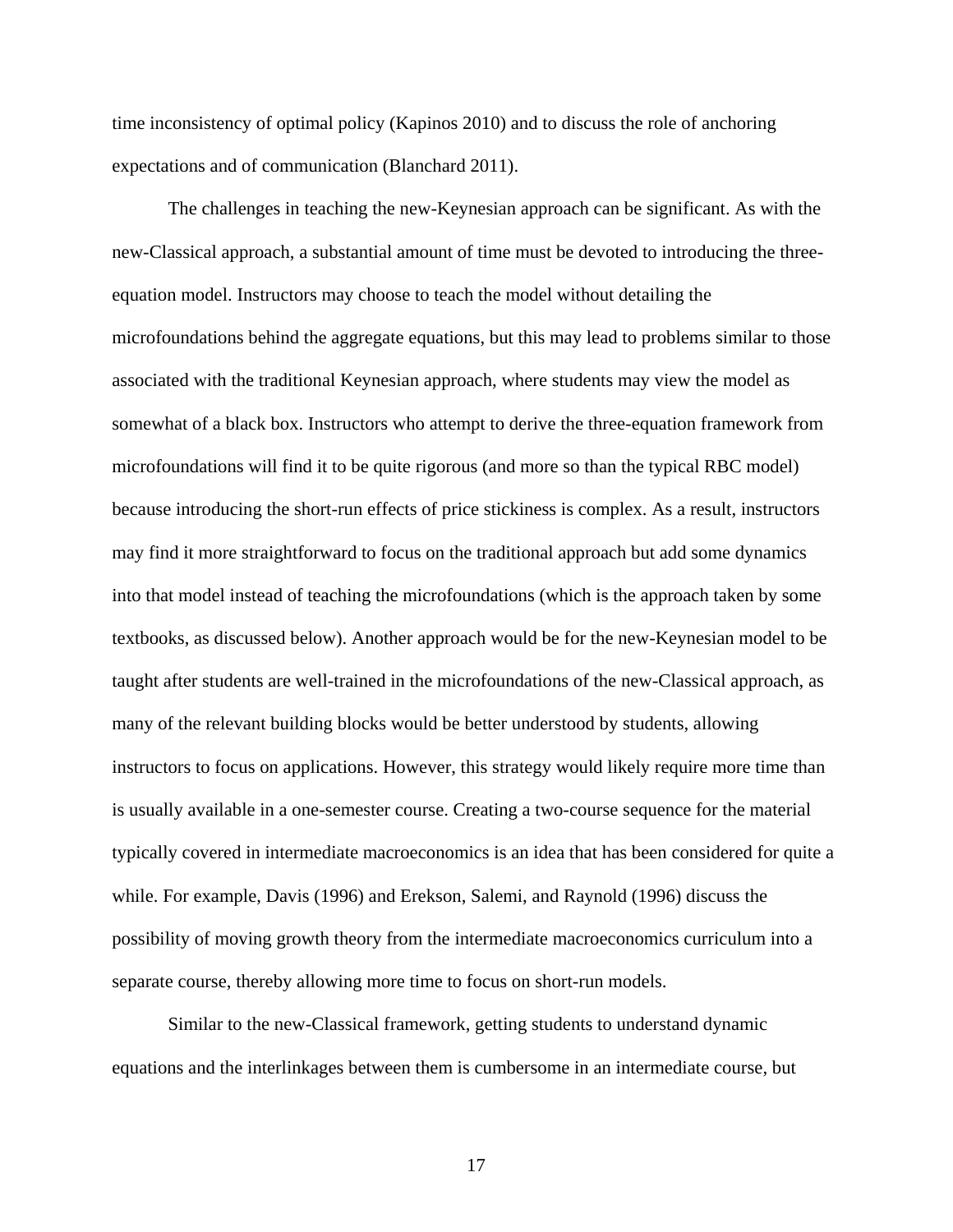perhaps is more complicated in the new-Keynesian framework with forward-looking expectations. In fact, confusion can arise among students if the initial models from which everything is derived are grounded in rational expectations since inflationary expectations are treated somewhat differently in different parts of the model.<sup>9</sup> Relatedly, discussing the importance of price rigidities in the context of unanticipated events (i.e., shocks and policy) is a fairly deep concept for undergraduates to absorb and retain early in their academic career.

New-Keynesian models suffer from potential theoretical shortcomings that were recognized long before the recent crisis. For example, Colander (1998) points to how the models tend to simply assume the existence of a unique equilibrium towards which the economy gravitates and do not adequately deal with issues such as coordination failure. More recently, Howitt (2012) suggests that modern DSGE models, with their assumption of forward-looking rational expectations, over-fit the data, a criticism that can apply to both new-Classical and new-Keynesian models. Howitt (2012) also points out that new-Keynesian models require parameters and shocks to be structural, so that they are invariant to policy changes, while Farmer, Waggoner, and Zha (2007) claim that some specifications of the used interest rate rule may lead to indeterminate equilibria. Others have pointed to shortcomings of new-Keynesian models in matching the movements observed in data (see, for example, Chari, Kehoe, and McGrattan [2009]) leading to concerns surrounding their policy predictions. Therefore, even if a modern approach is taken by new intermediate-level instructors based on relatively recent graduate school training, all instructors would benefit by remaining informed about the current state of research and be open to adjusting their courses where appropriate.

In terms of analyzing the recent crisis, the new-Keynesian framework is probably the best positioned of the three approaches discussed, given the dynamic, forward-looking nature of the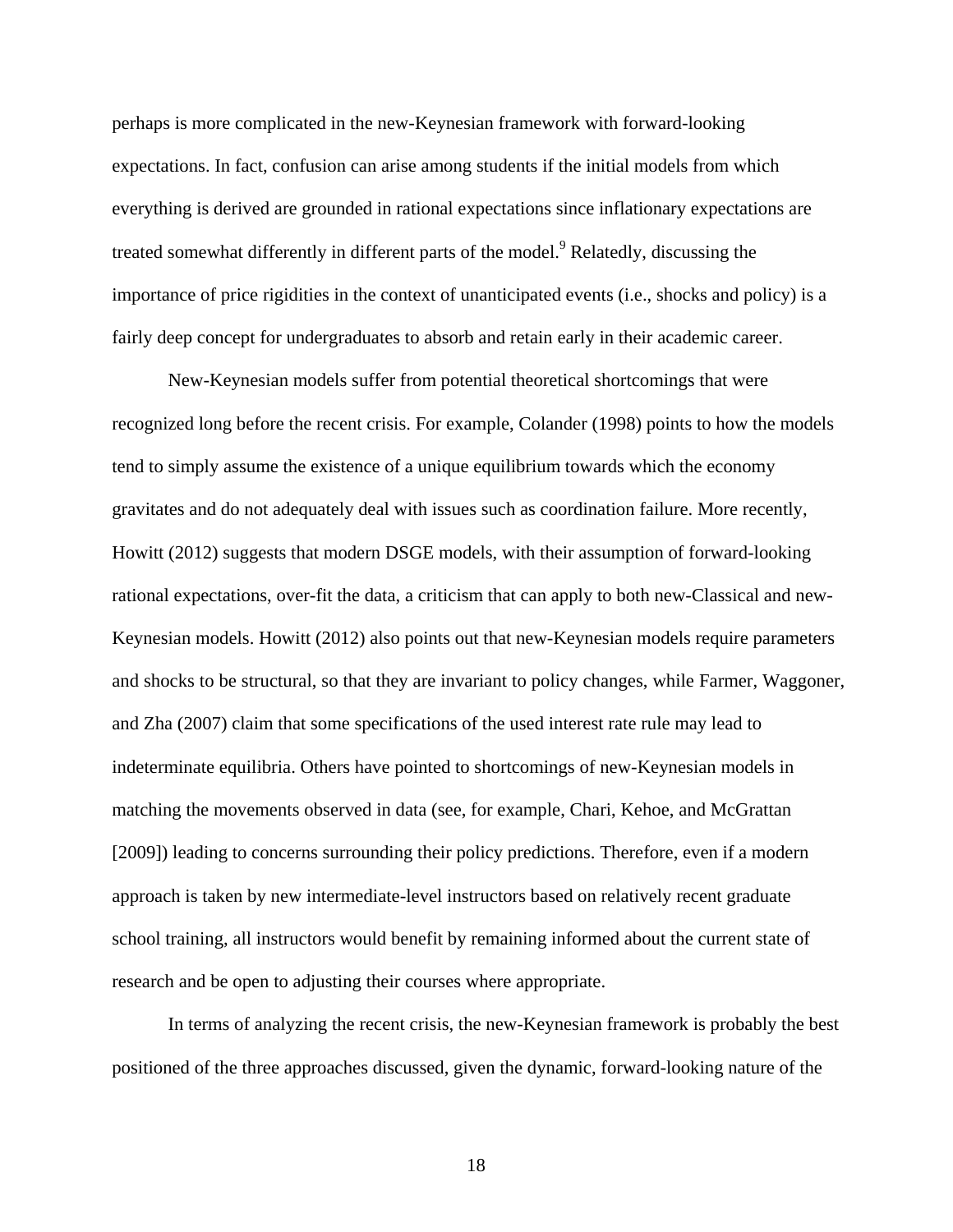model and the way in which it facilitates policy analysis. It remains far from ideal, however. Recent updates that seek to address some of the shortcomings of the basic new-Keynesian model include Alpanda, Honig, and Woglom (2011) and Kapinos (2011), who incorporate flexible inflation expectations, risk-premia shocks, lower bounds on nominal interest rates and deviations from a Taylor rule, bringing the models even closer to those used by policymakers and academics.

## **TEXTBOOK OPTIONS FOR INTERMEDIATE MACROECONOMICS**

The adoption process for textbooks, especially for intermediate macroeconomics, can be cumbersome given the significant heterogeneity in textbook coverage of approaches. In this section, we summarize the key textbook offerings for the intermediate macroeconomics course. We investigated the following eight textbooks: Carlin and Soskice (2006), Barro (2008), Mankiw (2010), Jones (2011), Blanchard (2011), Abel, Bernanke, and Croushore (2011), Williamson (2011), and Mishkin (2011).<sup>10</sup> We categorize them by approach,<sup>11</sup> detail their coverage of the main topics in intermediate macroeconomics, and provide specific examples of how they apply undergraduate macroeconomic theory to recent events. The results of our textbook survey are summarized in table 1. Based on our analysis, most intermediate macroeconomics textbooks briefly cover long-run economic growth and place a greater emphasis on short-run theory and related policy implications.<sup>12</sup> However, the number of approaches offered in a textbook varies: some textbooks focus on one approach, while others present a menu of approaches, allowing instructors to choose the one that best fits their needs.

#### [Insert table 1 about here]

Based on textbook market shares, the traditional approach remains the most common approach to intermediate macroeconomics, with Mankiw (2010) and Abel, Bernanke, and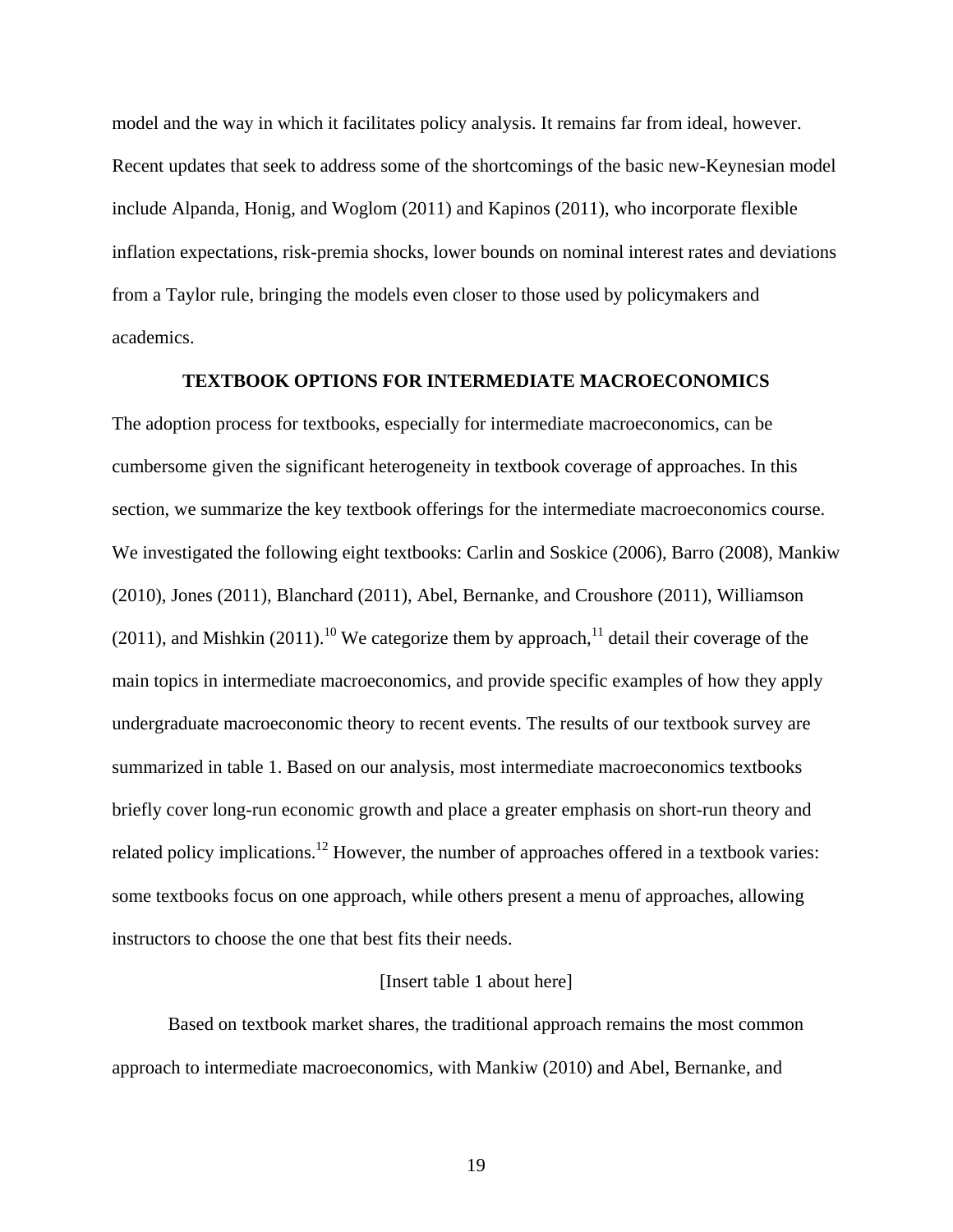Croushore (2011) together representing more than 50 percent of the market.<sup>13</sup> In Mankiw's (2010) offering, classical theory provides the benchmark equilibrium to which the economy converges in the long run, and the IS/LM–AD/AS framework is used to capture the behavior of the economy in the short run, when frictions such as price stickiness lead to sluggish adjustment to shocks. The distinguishing feature of Mankiw (2010) is that it takes the traditional approach but adds some dynamics (via the dynamic AD-AS model) without much emphasis on microfoundations, which are relegated to the end of the book.

Abel, Bernanke, and Croushore (2011) offer a balanced treatment of classical and Keynesian ideas within one unified framework. They give a more prominent role to microfoundations than Mankiw (2010) by placing the material at the start of the book and using it to motivate the IS/LM and AD/AS models, but like Mankiw (2010), the traditional IS/LM framework is still central for short-run analysis. Blanchard (2011) also uses the traditional approach, with fewer extensions to incorporate the modern approach compared with Mankiw (2010) and Abel, Bernanke, and Croushore (2011).

Adapting the new-Classical microfoundations approach for undergraduates was first accomplished by Barro (1984), and is still prevalent in his most recent edition (Barro 2008). Barro (2008) devotes a significant amount of coverage to growth theory, which is presented throughout several chapters at the beginning of the text. He then introduces the short-run model using the RBC approach, incorporating many of the advances in macroeconomic theory in recent decades, including the new-Keynesian model with sticky prices. Throughout the textbook, Barro (2008) places a lot of emphasis on linking the long-run and short-run models and on their implications.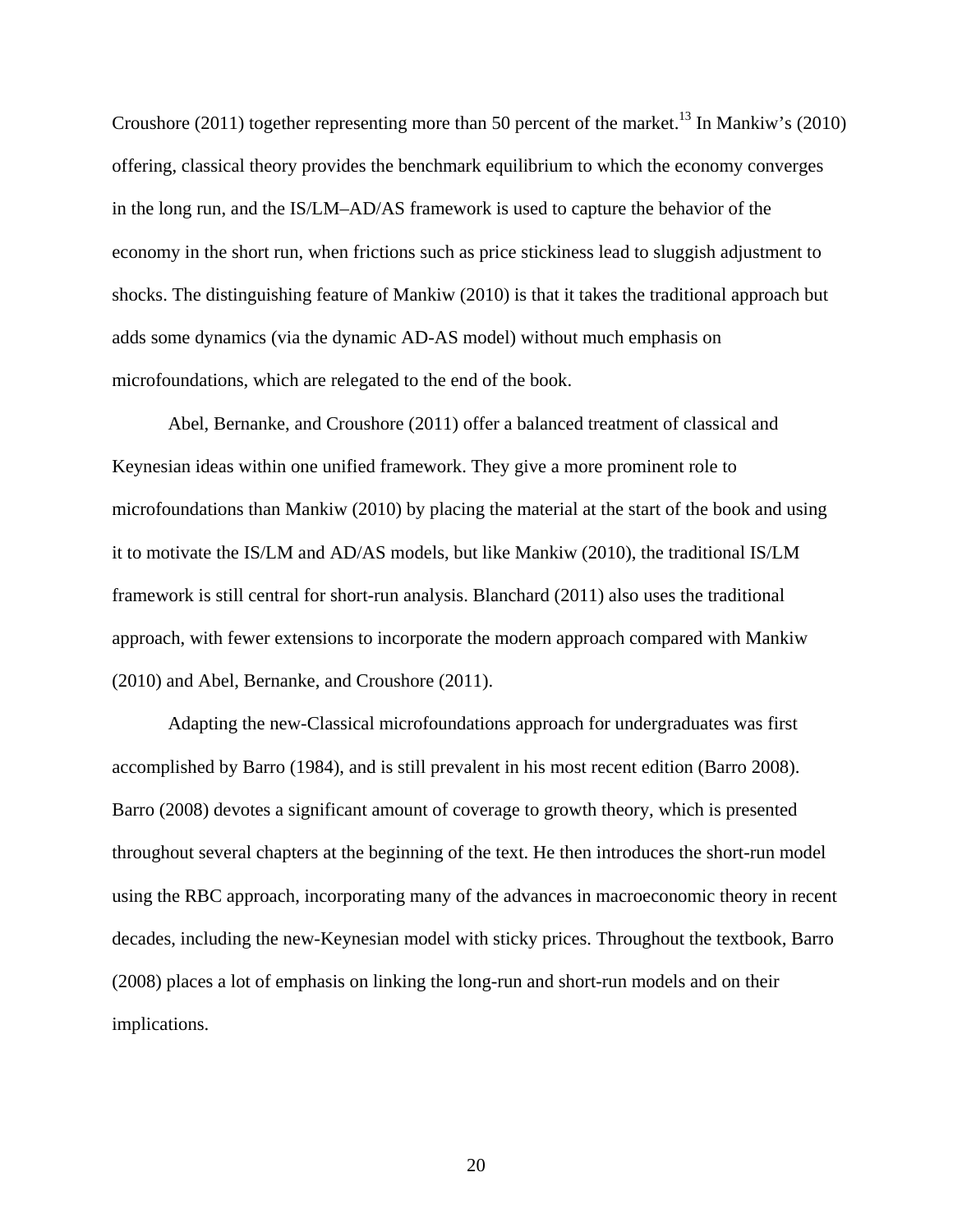Williamson has also adapted the new-Classical approach to the undergraduate level. The newest version of the text (Williamson 2011), which has captured approximately 10 percent of the market, uses a unified micro-founded framework, starting with the static labor-leisure model and building to dynamic micro-founded models of the economy. Compared to Barro (2008), more emphasis is placed on short-run theory, with the real business cycle model being presented in the first part of the book. As in Barro (2008), introducing students to the dynamics of the macroeconomy are front and center in this text. Mishkin (2011) also presents the microfoundations of the new-Classical model, but they are given less emphasis than the dynamic AD/AS model.

The new-Keynesian approach is gaining traction, as more textbooks now include some version of the three-equation model. The practice of putting the new-Keynesian approach in an intermediate macroeconomic text began with Carlin and Soskice (2006), pre-dating the DSGE sections of Mankiw (2010), Jones (2011) and Mishkin (2011) through their use of the threeequation new-Keynesian model with an optimal monetary policy rule, consistent with work by Romer (2000) and Taylor (2000), who attempted to make modern monetary theory more accessible to undergraduates. The new-Keynesian approach is now the central short-run model in the Jones (2011) text, and it is introduced before any of the microfoundations are discussed. This contrasts with Mankiw (2010) and Mishkin (2011) where the traditional approach is central and the more modern approach is introduced as an aside.

Half of the textbooks we reviewed take a "unified" approach, by focusing on one approach, or class of models, in presenting the short-run (and long-run) macroeconomic theory.<sup>14</sup> However, several textbooks have attempted to bridge the divide between the three approaches. For example, the inclusion of a new chapter featuring a dynamic AD/AS model in a Mankiw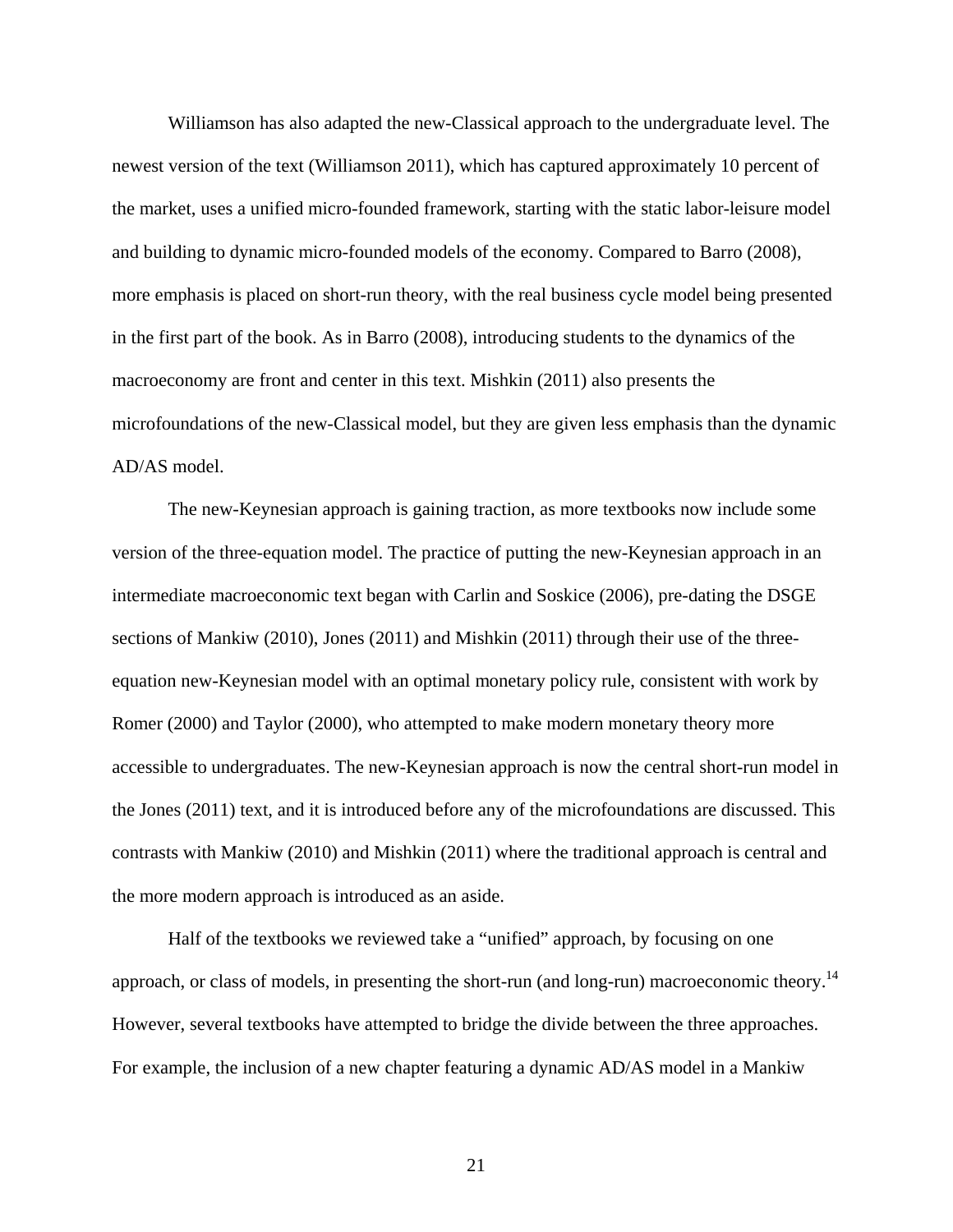textbook (2010) provides students with a stepping stone towards the DSGE models. Mishkin (2011) presents both the new-Classical and new-Keynesian models and gives the instructor the flexibility to choose either approach (or to teach both) alongside the dynamic AD/AS model. This contrasts to Barro (2008) and Williamson (2011), for example, who each incorporate just one chapter on the new-Keynesian approach.

Of the eight textbooks we reviewed, the six published since the 2008–9 crisis include ways in which the causes and policy responses of the Great Recession can be applied to both aggregate and/or micro-founded models of the macroeconomy. Most simply, in aggregate models such as IS/LM, leftward shifts in the IS curve can occur due to the reduction in wealth (via a reduction in house prices) and a drop in consumer confidence. However, other mechanisms in financial markets can be applied in this framework. For example, the inability of consumers and firms to obtain credit can be interpreted as contractionary shifts in the consumption and investment functions according to the forthcoming edition of Mankiw,<sup>15</sup> leading to a leftward shift in the IS curve. Jones (2011) and Mishkin (2011) amend the IS/MP model to reflect credit market conditions by building in a risk premium in the IS curve whereby the interest rate that households face is the Fed funds rate plus the risk premium. A rise in the risk premium in this framework causes real interest rates to increase despite the Fed's actions of keeping interest rates low, causing output to contract. Table 2 documents some of the various applications across the six textbooks.

#### [Insert table 2 about here]

In terms of policy responses, the simplest application of the traditional model indicates that the actions taken by policymakers to expand the balance sheets of banks and to increase liquidity in the financial system could decrease the premium charged to borrowers, resulting in a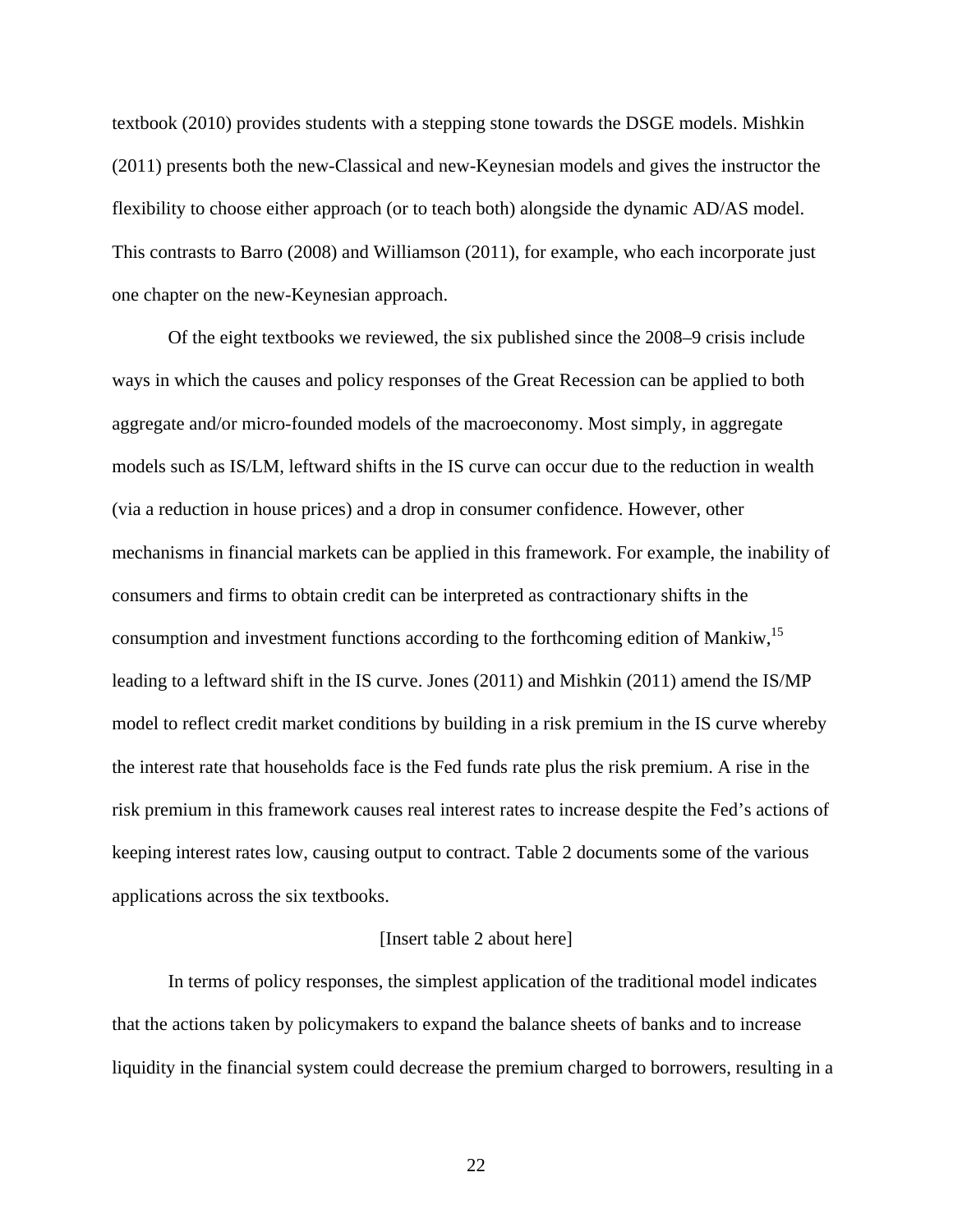rightward shift of the IS curve (Blanchard 2011). There is renewed interest in the potential size of fiscal multipliers, in the factors affecting the size of multipliers and in differences in the impact of expenditure-based versus revenue-based policy actions. To this point, Mankiw (2010) and Mishkin (2011) have added chapters with dynamic versions of the AD/AS model.

Micro-founded models can address some of the complex linkages between the real sector and financial markets through the introduction of a financial sector. Williamson (2011), for example, incorporates imperfect information and limited commitment to borrowing in financial markets by introducing an illiquid asset (i.e., a house). This asset can be used as collateral to borrow and anticipate consumption. The model leads naturally to discussions about the commitment of borrowers to pay back loans and how this commitment might be correlated with volatility in the housing market. Alternatively, a banking sector can be introduced as a financial intermediary that has limited information about the creditworthiness of each consumer, but acts as a profit-maximizing firm (Williamson 2011). In the model, banks cannot observe the riskiness of borrowers, such that more risk leads to higher interest-rate spreads and lower consumption, mimicking the conditions during the financial crisis.

These are just a few examples of how recent textbook editions are adapting to include detailed discussions and applications of the 2008–9 financial crisis and related recession so that instructors can confidently apply the core models of intermediate macro theory to recent events. To keep up-to-date, publishers often provide companion Web sites and webinars to supplement their texts as macroeconomic conditions evolve. The plethora of information can make it daunting for new instructors to integrate recent events into their classes. We hope that this synthesis of the most common approaches in textbooks helps instructors to choose the approach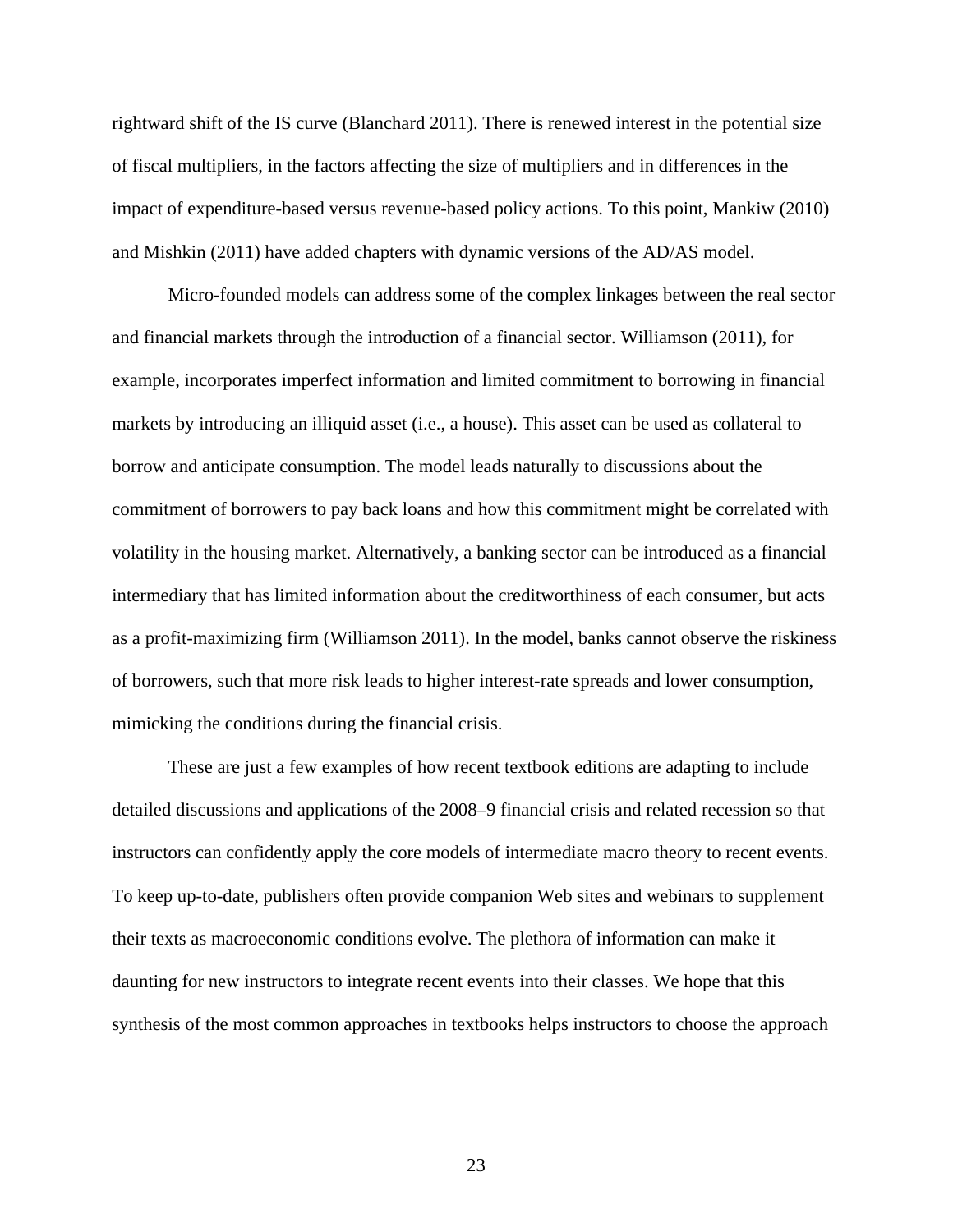that best suits their needs and provides them with straightforward ways to apply the models to recent events.

## **CONCLUSION**

As Froyen (1996) rightly stated, "The teaching of intermediate macroeconomics has continually adjusted to the evolution of macro theory" (114). This has certainly been true recently, as the financial crisis of 2008–9 spurred macroeconomists to reconsider their models and their policy prescriptions. In addition to deciding which theoretical approach (or approaches) to take, the instructor of intermediate macroeconomics has to figure out a way to make sense of current events within the confines of macroeconomic models that undergraduates will comprehend.

These recent events have no doubt triggered a greater degree of assessment of course content by intermediate macroeconomics instructors. The magnitude of the recent economic crisis and the questions it has raised about the current state of macroeconomic knowledge will likely result in this kind of assessment prevailing for many years to come. Instructors must make decisions for the long haul, choosing which standard tools to develop, while remaining open to adapting those tools as conditions change. We hope this article serves as a starting point for new instructors of intermediate macroeconomics as they grapple with these decisions, and as a useful reference for those of us who have taught the course for some time, but are seeking ways to update our material to better engage and educate our students.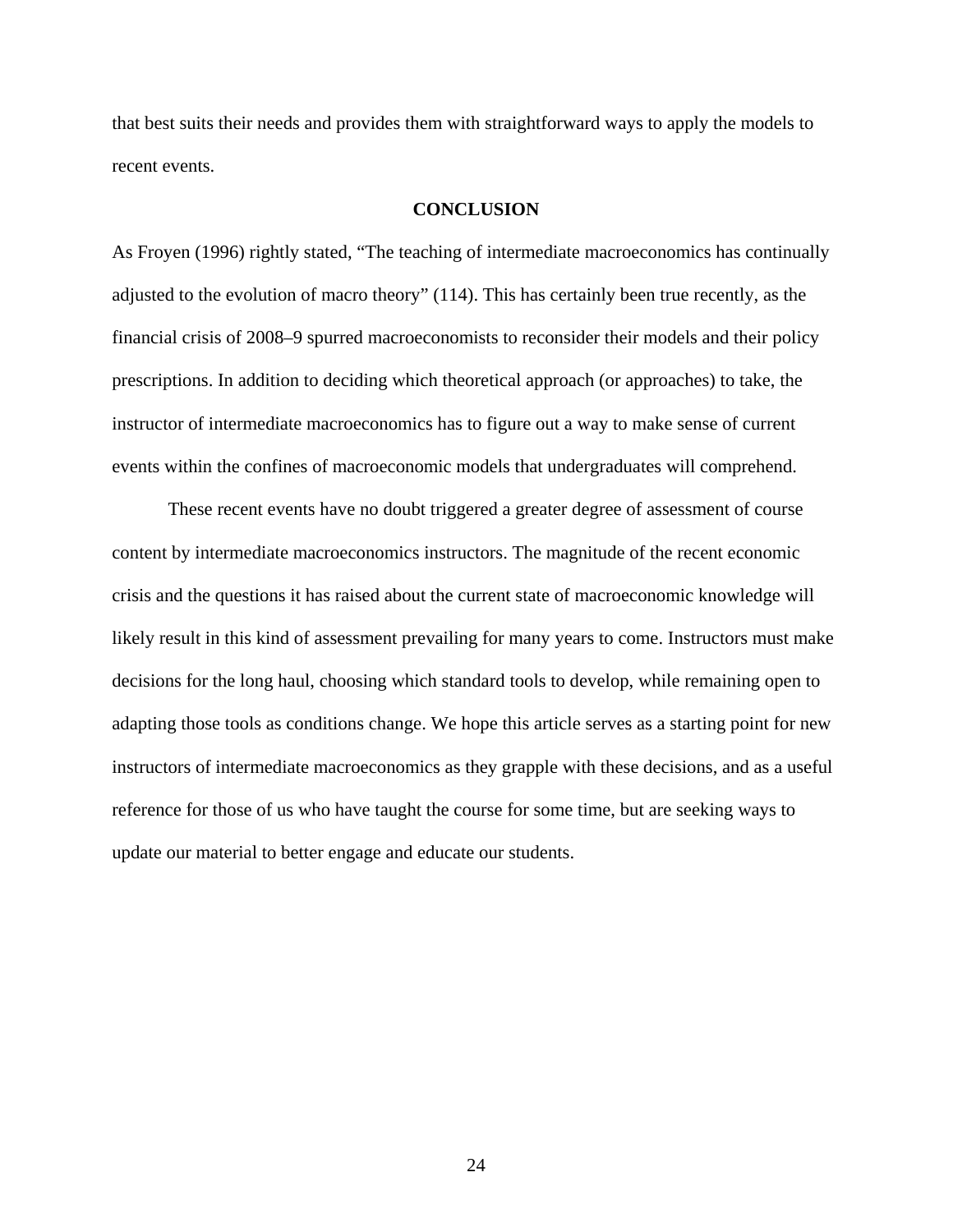### **NOTES**

<sup>1</sup> Many instructors enhance discussion of current or historical events and policy decisions by looking at economic data or utilizing some simulation programs/games that are available. An excellent source of data for the United States is provided by the Federal Reserve Bank of St. Louis at http://research.stlouisfed.org/fred2/. For some examples of simulation exercises, see the Starting Point website at http://serc.carleton.edu/econ/simulations/examples.html.

<sup>2</sup> http://www.federalreserve.gov/faqs/money\_15070.htm

 $3$  See Colander (2006) for a thorough description of the changing role of the IS/LM model since the 1960s and his thoughts on the reasons for its persistence.

 $4$  An alternative approach within the Keynesian tradition does not rely on price (or wage) stickiness for the economy to fail to adjust automatically to long-run equilibrium (see, for example, Tobin [1975]). The current textbooks we surveyed focus on the assumption of price stickiness.

5 The AD/PA model appeared in Taylor's (2001) *Principles of Economics* text. In newer versions of the text, Taylor and Weerapana (2008) use the AD/IA model, with inflation adjustment (IA) rather than price adjustment (PA).

 $6$  See Mankiw (2006) for a concise overview of the history of macroeconomics.

 $7$  The terms "freshwater" and "saltwater" became common tags for proponents of the new and traditional modeling approaches, respectively, reflecting the geographic location of the institutions generally associated with them. Krugman (2009) offers a spirited discussion of the divide. The distinction on this basis has lost much of its relevance in recent times.

<sup>8</sup> This could be avoided (at least to some extent) if students were required to take intermediate microeconomics prior to taking intermediate macroeconomics, as Salemi (1996) suggests. The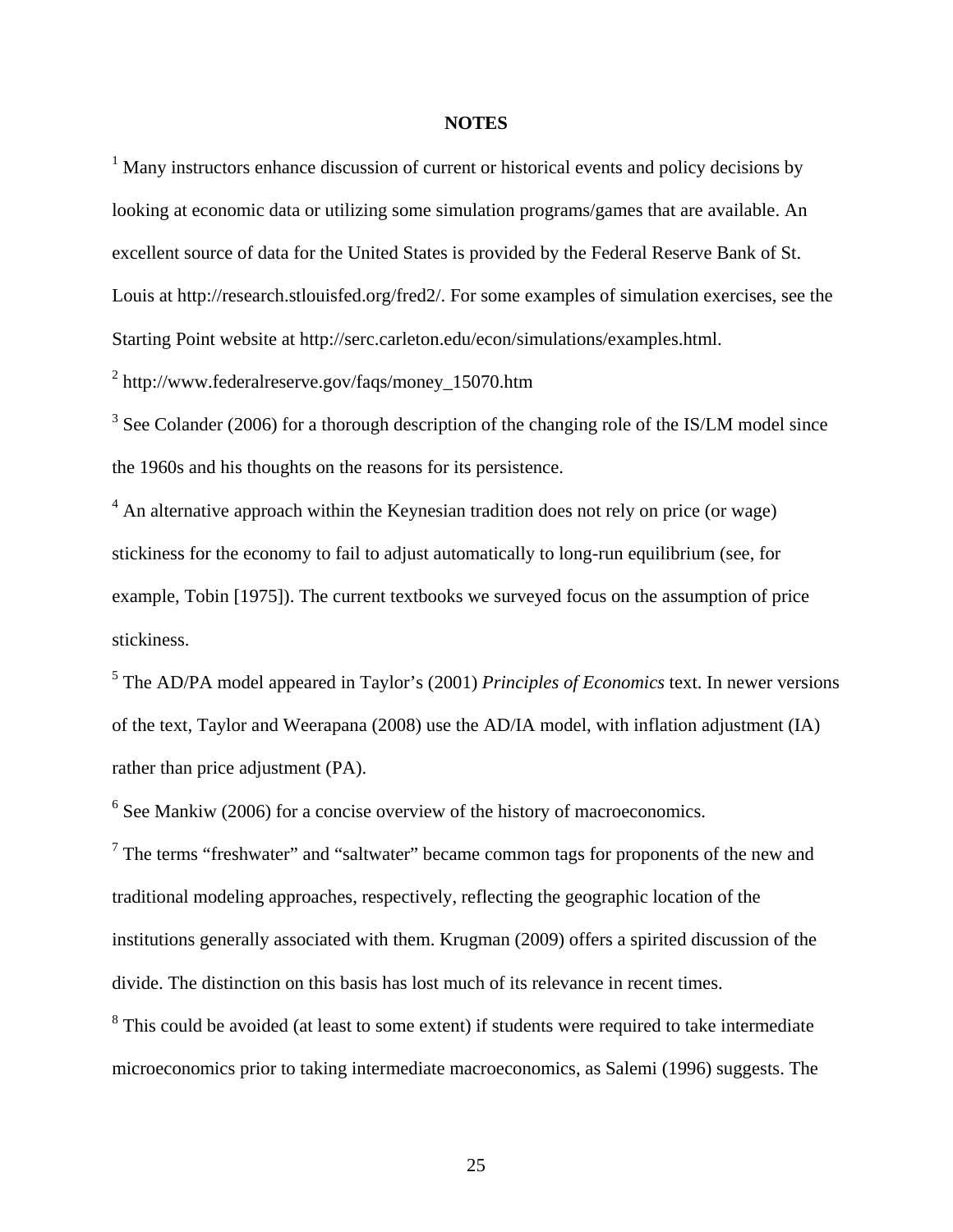majority of economics departments in the US do not require a particular sequencing of intermediate theory courses, however.

 $9$  We thank Pavel Kapinos for providing us with a detailed account of his approach to the New-Keynesian framework, including sharing some of his challenges in teaching it.

 $10$  While this list of textbooks is obviously not comprehensive, we chose the most popular textbooks within each of the three approaches.

 $11$  Of course, categorizing the primary approach that each textbook takes is somewhat arbitrary. Our categorization is based on what we consider to be the central approach taken in each textbook.

<sup>12</sup> Exceptions include Jones (2011) and Barro (2008), who place more emphasis on long-run growth theory.

 $13$  Mankiw (2010) and Abel, Bernanke, and Croushore (2011) account for approximately onethird and one-fifth of the market, respectively. Estimates for market shares of intermediate macroeconomics textbooks were provided by Pearson Education, Inc., and are for the fall semester of 2010. These data can vary widely across semesters and so should be interpreted as being only broadly indicative of market shares.

<sup>14</sup> In fact, of the textbooks reviewed, Barro (2008), Blanchard (2011), Abel, Bernanke, and Croushore (2011), and Williamson (2011) explicitly advertise their book as one that takes a "unified" or "integrated" approach.

<sup>15</sup> This refers to a chapter in the forthcoming  $8<sup>th</sup>$  edition of Mankiw (2013).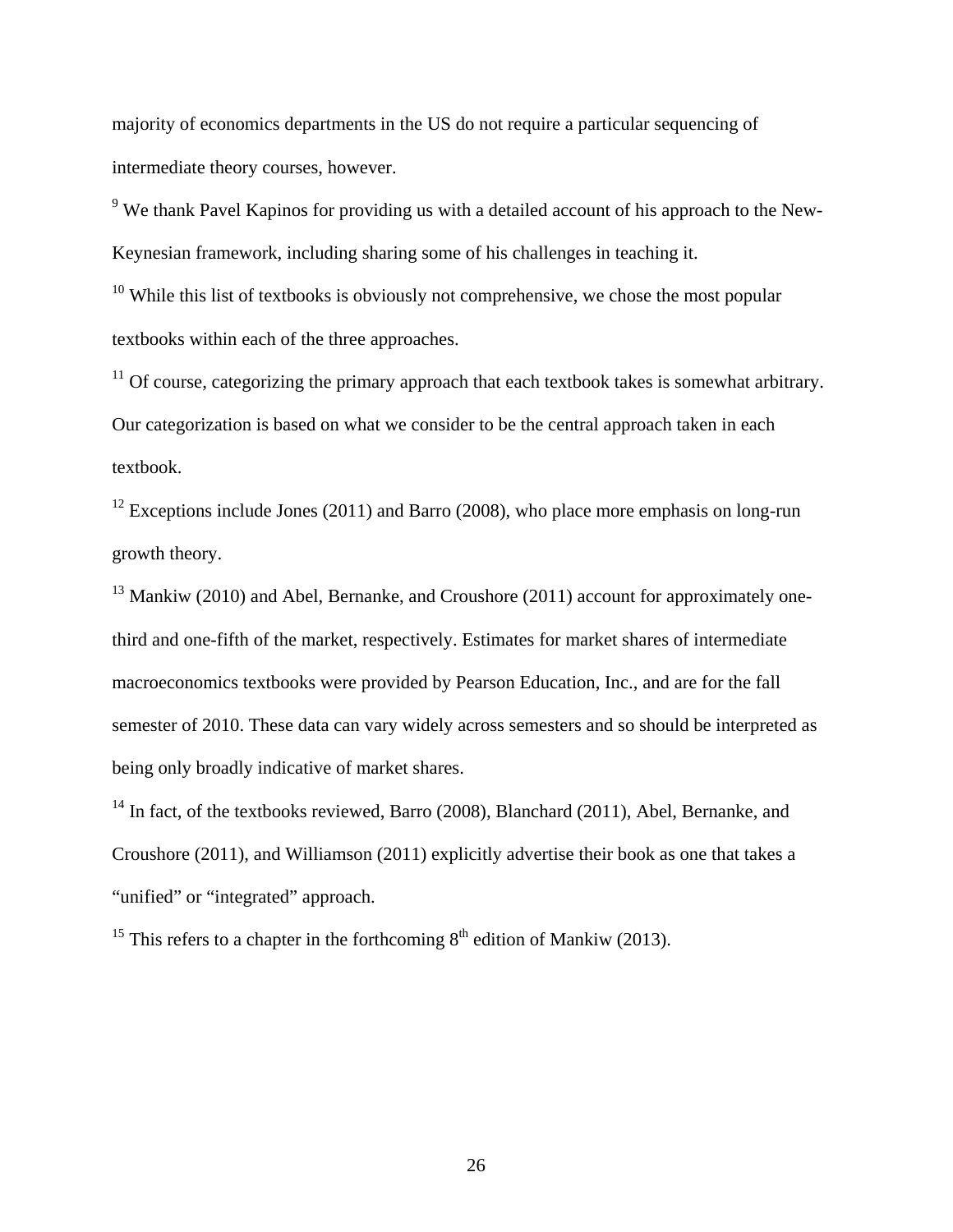#### **REFERENCES**

- Abel, A. B., B. S. Bernanke, and D. Croushore. 2011. *Macroeconomics.* 7th ed. Boston, MA: Addison Wesley.
- Alpanda, S., A. Honig, and G. Woglom. 2011. Extending the Textbook dynamic AD-AS Framework with Flexible Inflation Expectations, Optimal Policy Response to Demand Changes, and the Zero-bound on the Nominal Interest Rate. Mimeograph**.** Amherst, MA: Amherst College. http://ssrn.com/abstract=1913441 (accessed 2/1/2012).
- Barens, I. 1997. What went wrong with IS-LM/AS-AD analysis—and why?" *Eastern Economic Journal*, 23(1): 89–99.
- Barro, R. J. 1984. *Macroeconomics.* New York City, NY: Wiley.
- ———. 2008. *Macroeconomics: A modern approach.* 1st ed. Mason, OH: Thomson South-Western.
- Blanchard, O. 2009. The state of macro. *Annual Review of Economics* 1: 1–20.

———. 2011. *Macroeconomics.* 5th ed. Boston, MA: Prentice Hall.

- Caballero, R. 2012. Macroeconomics after the crisis: Time to deal with the pretense-ofknowledge syndrome. *Journal of Economic Perspectives* 24(4): 85–102.
- Calvo, G. 1983. Staggered contracts in a utility-maximizing framework. *Journal of Monetary Economics* 12(3): 383–98.
- Carlin, W., and D. Soskice. 2006. *Macroeconomics: Imperfections, institutions and policies*. Oxford, UK: Oxford University Press.
- Chari, V. V., P. J. Kehoe, and E. R. McGrattan. 2009. New Keynesian models: Not yet useful for policy analysis. *American Economic Journal: Macroeconomics* 1: 242–66.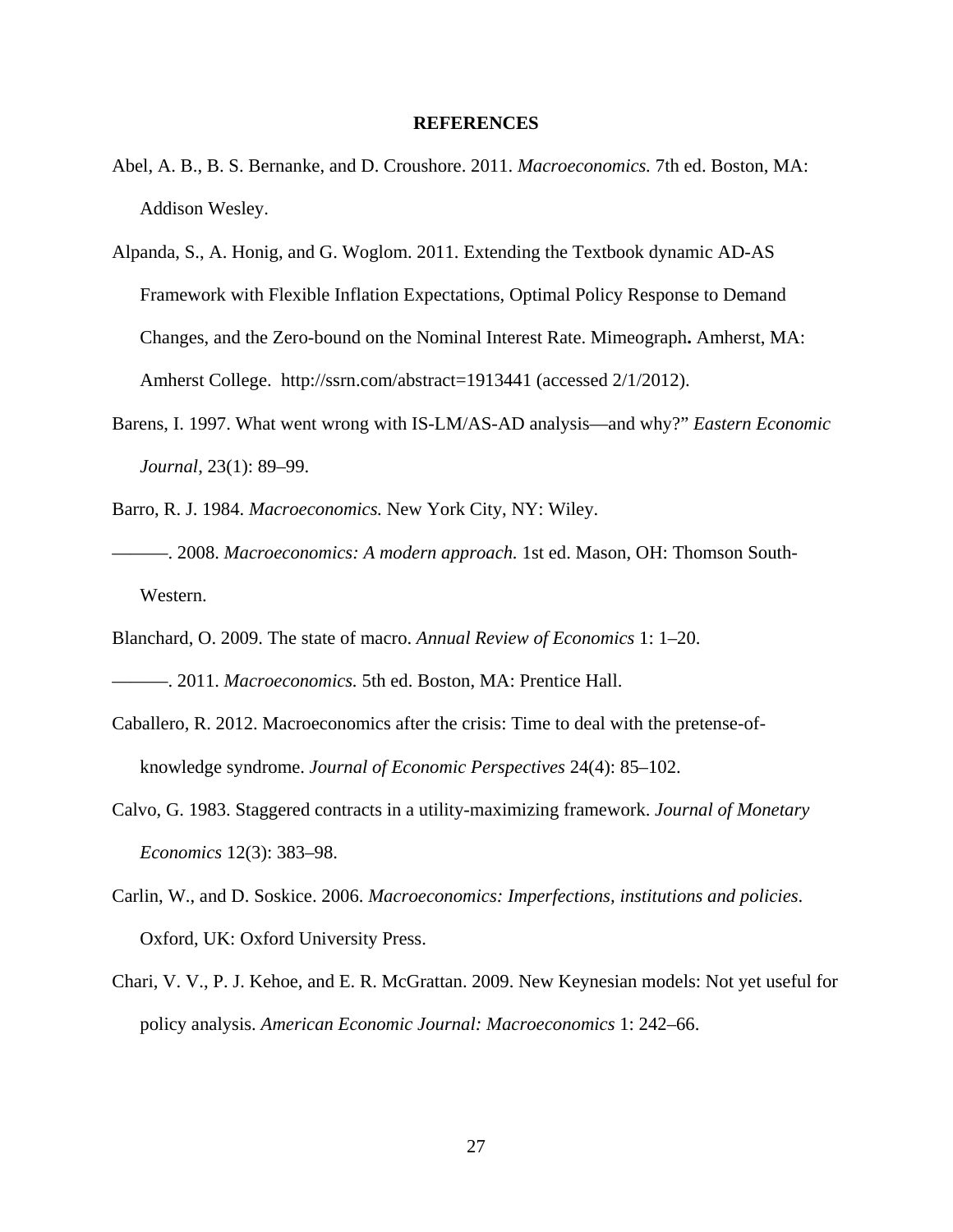- Colander, D. 1995. The stories we tell: A reconsideration of AS/AD analysis. *Journal of Economic Perspectives* 9(3): 169–88.
- ———. 1998. Beyond new Keynesian economics: Post Walrasian economics. In *New Keynesian economics post Keynesian alternatives,* ed. R. Rotheim, 277–87. London, UK: Routledge.
- ———. 2006. The strange persistence of the IS/LM model. In *The stories economists tell: Essays on the art of teaching economics*, ed. D. Colander, 173-88. New York City, NY: McGraw Hill Irwin.
- Davis. G. 1996. The macroeconomics curriculum: A proposal for change. *Journal of Economic Education* 27: 136–38.
- *The Economist*. 2010. Revise and resubmit: The crisis is changing how macroeconomics is taught, March 31. New York City, NY: *The Economist.*
- Erekson, H., M. Salemi, and P. Raynold. 1996. Pedagogical issues in teaching macroeconomics. *Journal of Economic Education* 27(2): 100–7.
- Fair, R. C. 2012. Has macro progressed? *Journal of Macroeconomics* 34(1): 2–10.
- Farmer, R. E.A., D. F. Waggoner, and T. Zha. 2007. Understanding the new-Keynesian model when monetary policy switches regimes. NBER Working Paper No. 12965. Cambridge, MA: National Bureau of Economic Research.
- Froyen, R. 1996. The evolution of macroeconomic theory and implications for teaching intermediate macroeconomics. *Journal of Economic Education* 27: 108–15.
- Gärtner , M., B. Griesbach, and F. Jung. 2011. Teaching macroeconomics after the crisis: A survey among undergraduate instructors in Europe and the U.S. University of St. Gallen Discussion Paper no. 2011-20. St. Gallen, Switzerland: University of St. Gallen.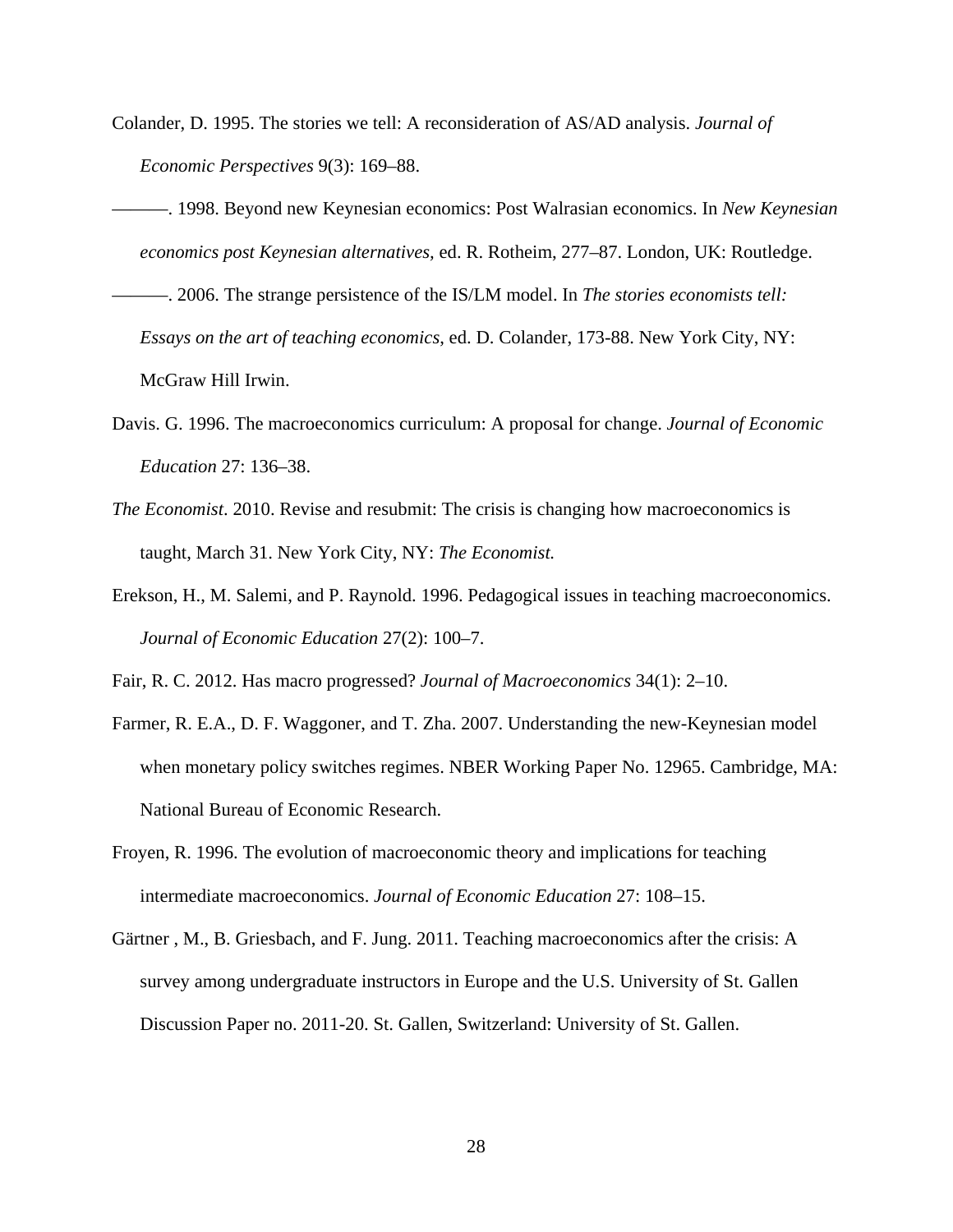Howitt, P. 2012. What have central bankers learned from modern macroeconomic theory. *Journal of Macroeconomics* 34(1): 11–22.

Jones, C. I. 2011. *Macroeconomics.* 2nd ed. New York City, NY: Norton.

- Kapinos, P. 2010. A new Keynesian workbook. *International Review of Economics Education* 9(1): 111–23.
- ———. 2011. Liquidity trap in an inflation-targeting framework: A graphical analysis. *International Review of Economics Education* 10(2): 91–105.
- Krugman, P. 2009. How did economists get it so wrong? *New York Times Magazine*, September 6. http://www.nytimes.com/2009/09/06/magazine/06Economic-t.html (accessed 7/5/2011).
- Mankiw, N. G. 2006. The macroeconomist as scientist or engineer? NBER Working Paper No. 12349. Cambridge, MA: National Bureau of Economic Research.

———. 2010. *Macroeconomics.* 7th ed. New York City, NY: Worth.

- ———. Forthcoming, 2013. *Macroeconomics.* 8th ed. New York City, NY: Worth.
- Mishkin, F. S. 2011. *Macroeconomics: Policy and practice.* 1st ed. Boston, MA: Pearson.
- Romer, D. 2000. Keynesian macroeconomics without the LM curve. *Journal of Economic Perspectives*, 14(2): 149–69.
- Salemi, M. 1996. Microeconomic concepts students should learn prior to intermediate macroeconomics. *Journal of Economic Education* 27: 116–25.
- Taylor, J. B. 2000. Teaching modern macroeconomics at the principles level. *American Economic Review Papers and Proceedings* 90(2): 90–94.

Taylor, J. B., and A. Weerapana. 2008. Principles of Microeconomics. 6<sup>th</sup> ed. Boston, MA: Houghton Mifflin.

<sup>———. 2001.</sup> *Principles of macroeconomics.* 3rd ed. Boston, MA: Houghton-Mifflin.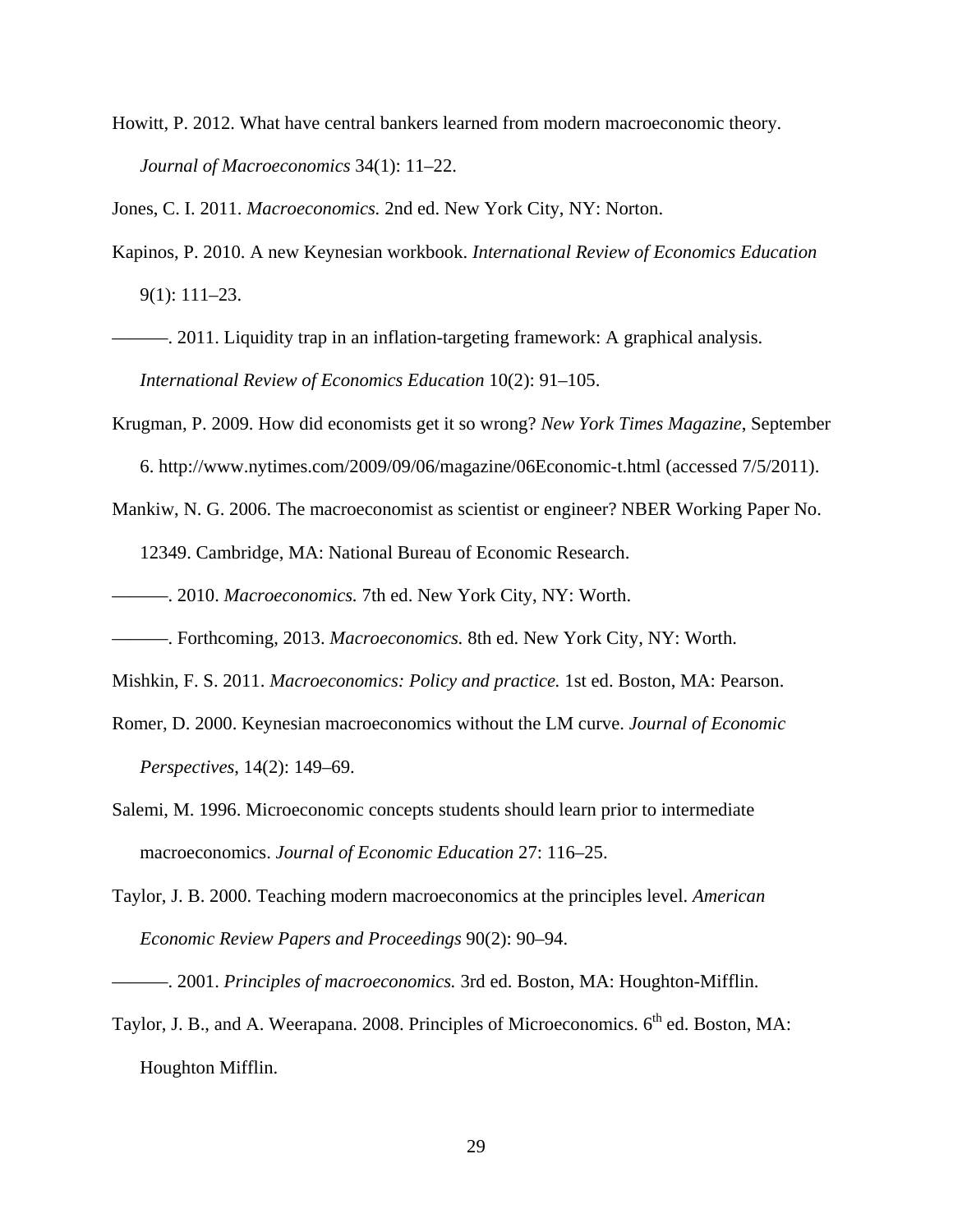- Tobin, J. 1975. Keynesian models of recession and depression. *American Economic Review* 65(2): 195–202.
- Weerapana, A. 2003. Intermediate macroeconomics without the IS-LM model. *Journal of Economic Education* 34: 241–62.

Williamson, S. D. 2011. *Macroeconomics.* 4th ed. Boston, MA: Addison Wesley.

Woodford, M. 2009. Convergence in macroeconomics: Elements of the new synthesis. *American Economic Journal: Macroeconomics* 1(1): 267–79.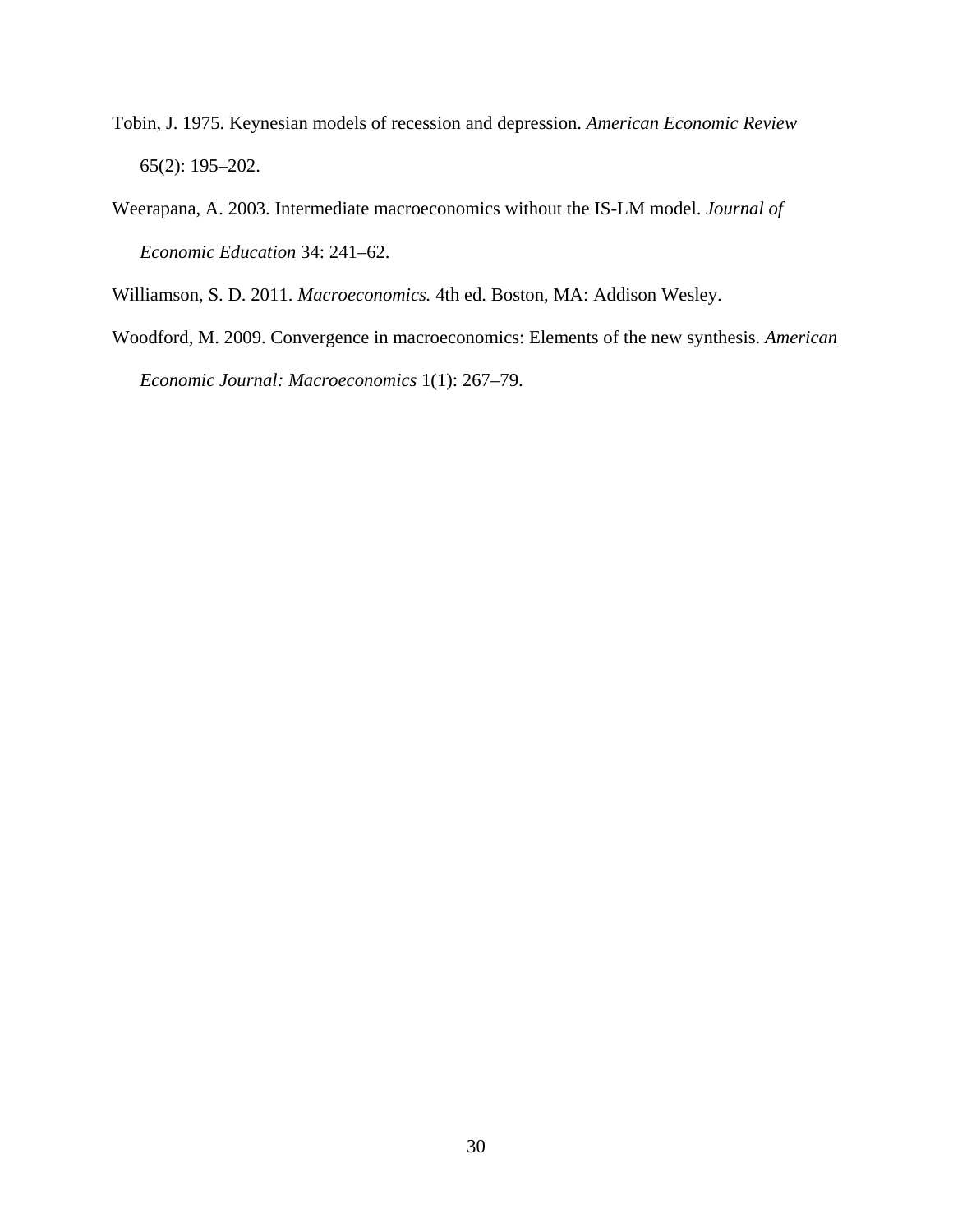|                                                        | Approach:                                                 | Coverage:                                 |                                                  |                                                   |                                               |                               |                                             |                               |                                                        |                              |                                         |
|--------------------------------------------------------|-----------------------------------------------------------|-------------------------------------------|--------------------------------------------------|---------------------------------------------------|-----------------------------------------------|-------------------------------|---------------------------------------------|-------------------------------|--------------------------------------------------------|------------------------------|-----------------------------------------|
| Textbook                                               | Traditional,<br>Micro-founded,<br>Hybrid <sup>a</sup>     | Stylized<br>Macro Facts                   | Growth<br>Theory                                 | IS-LM, IS-<br>MP,<br>or other                     | Model of<br>Financial<br>Sector               | Dynamic<br>Models             | Expectations<br>in Dynamic<br>Models        | Liquidity<br><b>Traps</b>     | Financial<br>Crisis                                    | Open<br>Economy<br>Macro     | Calibration or<br>Estimation<br>Methods |
| Abel, Bernanke, Traditional<br>and Croushore<br>(2011) |                                                           | Yes<br>(chaps. $6 \& 8$ )(chap. 6)        | Yes                                              | IS-LM                                             | N <sub>o</sub>                                | Yes in<br>AS/AD<br>framework  | Yes                                         | Yes<br>(char 14)              | Yes<br>(some<br>examples)                              | Yes<br>(chap. 13)            | N <sub>o</sub>                          |
| Blanchard<br>(2011)                                    | Traditional                                               | No                                        | Yes<br>(chaps. 10-<br>13)                        | IS-LM                                             | Yes<br>(char. 15)                             | Yes in<br>AS/AD<br>framework  | Yes<br>(chaps. 14-<br>17)                   | Yes<br>(chaps. $22 \&$<br>28) | Yes<br>(chap.28)                                       | Yes<br>(chaps. 18-<br>21)    | No                                      |
| Barro (2008)                                           | Micro-<br>Foundations<br>(with focus on<br>new-classical) | Yes<br>(scattered)<br>throughout<br>text) | Yes<br>$(chaps. 3-5)$                            | Policy<br>functions<br>from micro-<br>foundations | N <sub>o</sub>                                | Yes                           | Yes<br>(monetary<br>policy)                 | No                            | $No^b$                                                 | Yes<br>(chaps. $17 &$<br>18) | No                                      |
| Carlin and<br>Soskice (2006)                           | Hybrid (with<br>focus on new-<br>Keynesian<br>macro)      | Yes<br>(scattered)<br>throughout<br>text) | Yes<br>(chaps. $13 &$ IS-PC-MR<br>14)            | IS-LM &                                           | N <sub>0</sub>                                | Yes in<br>AD/AS<br>framework  | Yes in<br>AD/AS<br>framework                | Yes<br>(char, 4)              | $No^b$                                                 | Yes<br>(chaps. 9-<br>12)     | N <sub>0</sub>                          |
| Jones $(2011)$                                         | Hybrid<br>(traditional)<br>with micro-<br>foundations)    | Yes<br>(char 2)                           | Yes<br>(chaps. 3–6)                              | IS-MP                                             | N <sub>0</sub>                                | Some in<br>AD/AS<br>framework | AD/AS with Yes<br>inflation<br>expectations | (char 14)                     | Yes<br>(chaps. $10 \&$<br>14)                          | Yes<br>(chaps. $18 &$<br>19) | <b>No</b>                               |
| Mankiw (2010) Traditional                              |                                                           | No                                        | Yes<br>(chaps. 7 & 8)                            | IS-LM                                             | N <sub>o</sub>                                | <b>Yes</b><br>(char. 14)      | Yes<br>(char 14)                            | Yes<br>(char 11)              | Yes<br>(examples in<br>some chapters) 12)              | Yes<br>(chaps. $5 &$         | <b>No</b>                               |
| Mishkin (2011) Hybrid                                  | (traditional and<br>some micro-<br>foundations)           | Yes<br>(scattered)<br>throughout<br>text) | Yes<br>(chaps. $6 & 7$ )                         | IS-MP                                             | Yes<br>(chaps. $14 \& \text{in AD/AS}$<br>15) | Yes<br>framework              | Yes<br>(char 21)                            | Yes                           | Yes<br>(examples in<br>some chapters)                  | Yes<br>(chap.17)             | N <sub>0</sub>                          |
| Williamson<br>(2011)                                   | Micro-<br>foundations<br>(focus on new-<br>classical)     | Yes<br>3)                                 | Yes<br>(chaps. 1 and (chaps. $6 & 7$ ) functions | Policy<br>from micro-<br>foundations              | Some<br>(char 9)                              | Yes                           | N <sub>o</sub>                              | Yes<br>(char 16)              | Yes<br>(some)<br>applications in 15)<br>most chapters) | Yes<br>(chaps. $14 \&$       | N <sub>0</sub>                          |

TABLE 1: Textbook Approach and Coverage in Intermediate Macroeconomics

<sup>a</sup>structural with some micro-foundations (neoclassical and/or new-Keynesian)

bbook published before financial crisis